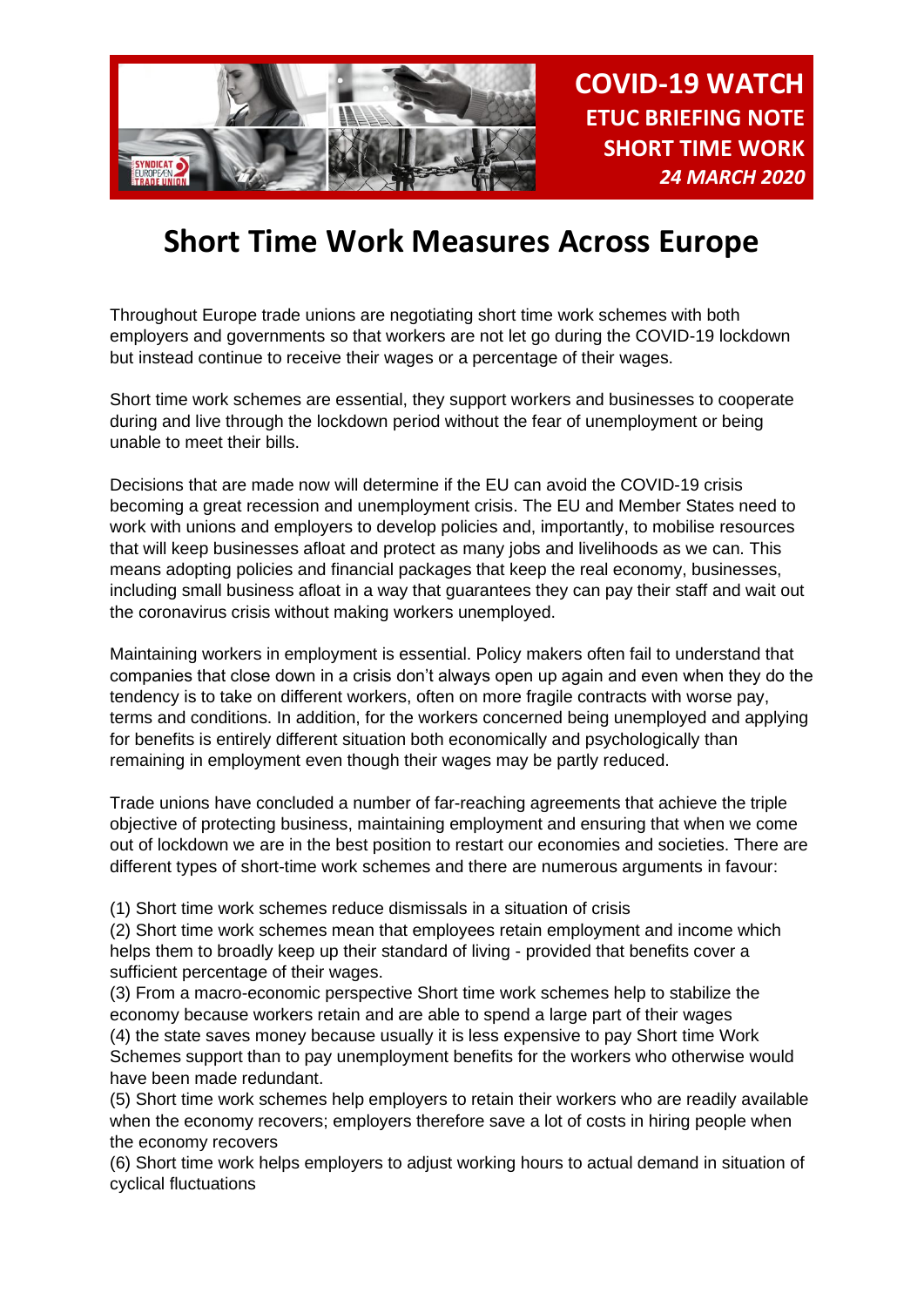

The following table provides you with an overview of short time work measures adopted during the current COVID-19 crisis. The table not only includes information on crisis-related measures but also basic information on how STW schemes work in the EU countries which we hope helps to better understand the current crisis-related measures. One note of caution, the table captures a dynamic situation which is subject to ongoing change. We therefore kindly ask the affiliates to provide us with further information on crisis-related measures that have been introduced in your country so that we can update the table.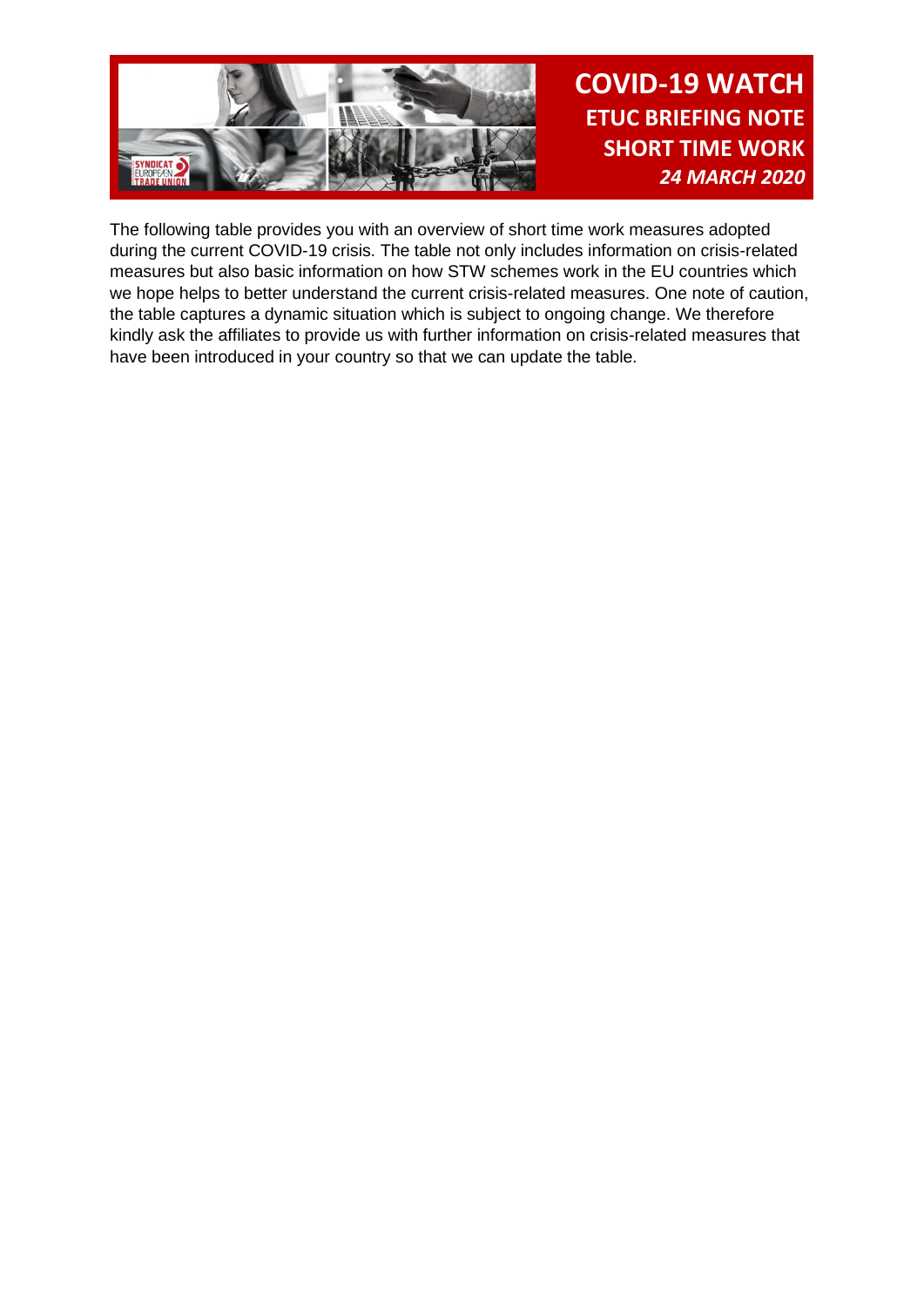

|           | Eligibility                                                                                                                                                                                                                                                                                                                                                                                                                                                                                                                                                                                                                                                                                                                                                                                                                                                                                                                                         | Level of support                                                                                                                                                                                                              | Length of support                                                                                                                                                                                                                                                                                                                                                                                                                                                  | <b>Corona-induced measures</b>                                                                                                                                                                                                                                                                                                                                                                                                                                                                                                                                                                                                                                                                                                                                                                                                                             |
|-----------|-----------------------------------------------------------------------------------------------------------------------------------------------------------------------------------------------------------------------------------------------------------------------------------------------------------------------------------------------------------------------------------------------------------------------------------------------------------------------------------------------------------------------------------------------------------------------------------------------------------------------------------------------------------------------------------------------------------------------------------------------------------------------------------------------------------------------------------------------------------------------------------------------------------------------------------------------------|-------------------------------------------------------------------------------------------------------------------------------------------------------------------------------------------------------------------------------|--------------------------------------------------------------------------------------------------------------------------------------------------------------------------------------------------------------------------------------------------------------------------------------------------------------------------------------------------------------------------------------------------------------------------------------------------------------------|------------------------------------------------------------------------------------------------------------------------------------------------------------------------------------------------------------------------------------------------------------------------------------------------------------------------------------------------------------------------------------------------------------------------------------------------------------------------------------------------------------------------------------------------------------------------------------------------------------------------------------------------------------------------------------------------------------------------------------------------------------------------------------------------------------------------------------------------------------|
| <b>AT</b> | The STW scheme (Kurzarbeiterhilfe) applies under<br>the following circumstances<br>(1) other options need to be used (reduction of<br>overtime, vacation entitlements and working time<br>accounts)<br>(2) A social partner agreement must be established<br>for each company addressing: terms and conditions<br>of the STW arrangement such as the section of the<br>company that has been affected, duration of STW,<br>the maintenance of the number of employees, the<br>extent of STW payments, the level of decreased<br>working time, and educational measures<br>(3) Working time must range from at least 10% to a<br>maximum of 90% of normal working hours.<br>(4) Companies must apply for STW support six<br>weeks before they initiate the measure (or four<br>weeks before extending it).<br>(5) Companies must consult employee reps<br>(involving the works council) with the aim of<br>identifying potential alternatives to STW | level of unemployment benefits<br>(including social security contributions)<br>for the non-worked hours (about 55%<br>of the net wage) - also depending on<br>the number of children                                          | limited to six months, but if the overall<br>situation of the company has not<br>changed, the eligibility time can be<br>extended for another six months.<br>Overall, the maximum is set to 24<br>months                                                                                                                                                                                                                                                           | Collective Agreement between WKO and ÖGB<br>increasing the amount of STW support:<br>$\triangleright$ 90% of the net wage if the gross was<br>1,700 EUR or less<br>85% of the net wage if the gross wage<br>was between 1,700 and 2,685 EUR<br>80% of the net wage if gross wage<br>between 2,685 and 5,370 EUR.<br>Apprentices get 100% of the net wage<br>Calculation of support is based on average net<br>wage of the last 13 weeks / 3 months before the<br>start of STW (including all wage supplements)<br>In order to get STW support the company needs<br>to contact Labour Market Service Austria and<br>simultaneously a company-level agreement needs<br>to be negotiated and then signed by the social<br>partners within 48 hours.<br>The length of support is restricted to three<br>months and can be extended for another three<br>months |
| <b>BE</b> | The temporary unemployment scheme (Tijdelijke<br>werkloosheid) applies to employees during an<br>economic downturn, and to those whose<br>employability has been impacted by bad weather<br>or an unforeseen event if the following conditions<br>apply:<br>(1) all recuperation days need to be used up<br>(2) a collective agreement must exist                                                                                                                                                                                                                                                                                                                                                                                                                                                                                                                                                                                                   | Since January 2016, workers receive<br>65% of their salary regardless of their<br>family situation.<br>The calculation is based on the<br>worker's last monthly wage and cannot<br>exceed a maximum of €2,754.76 per<br>month | In case of a total suspension of<br>employment: four weeks at a time.<br>After the period of 4 weeks it is<br>obligatory to have at least one working<br>week before starting a new period of<br>suspension<br>In the case of a small partial suspension<br>the employee is obliged to work either<br>at least 3 days per week or at least one<br>week every two weeks. With large<br>suspension he/she works less than 3<br>days a week or less than 1 week every | Legislative measures:<br>(1) Increase of STW payment from 65 to 70% until<br>30/06/2020. The government adds an additional<br>5.63 EUR a day on top of this for temporary<br>unemployed workers Due to large number of<br>applications, everyone asking for it will receive a<br>fixed amount of 1,450 EUR per month.<br>(2) Payment of social security contribution for<br>companies and self-employed (due for the first<br>two quarters of 2020) for 18 months and<br>exemption of interest in case of late payment                                                                                                                                                                                                                                                                                                                                     |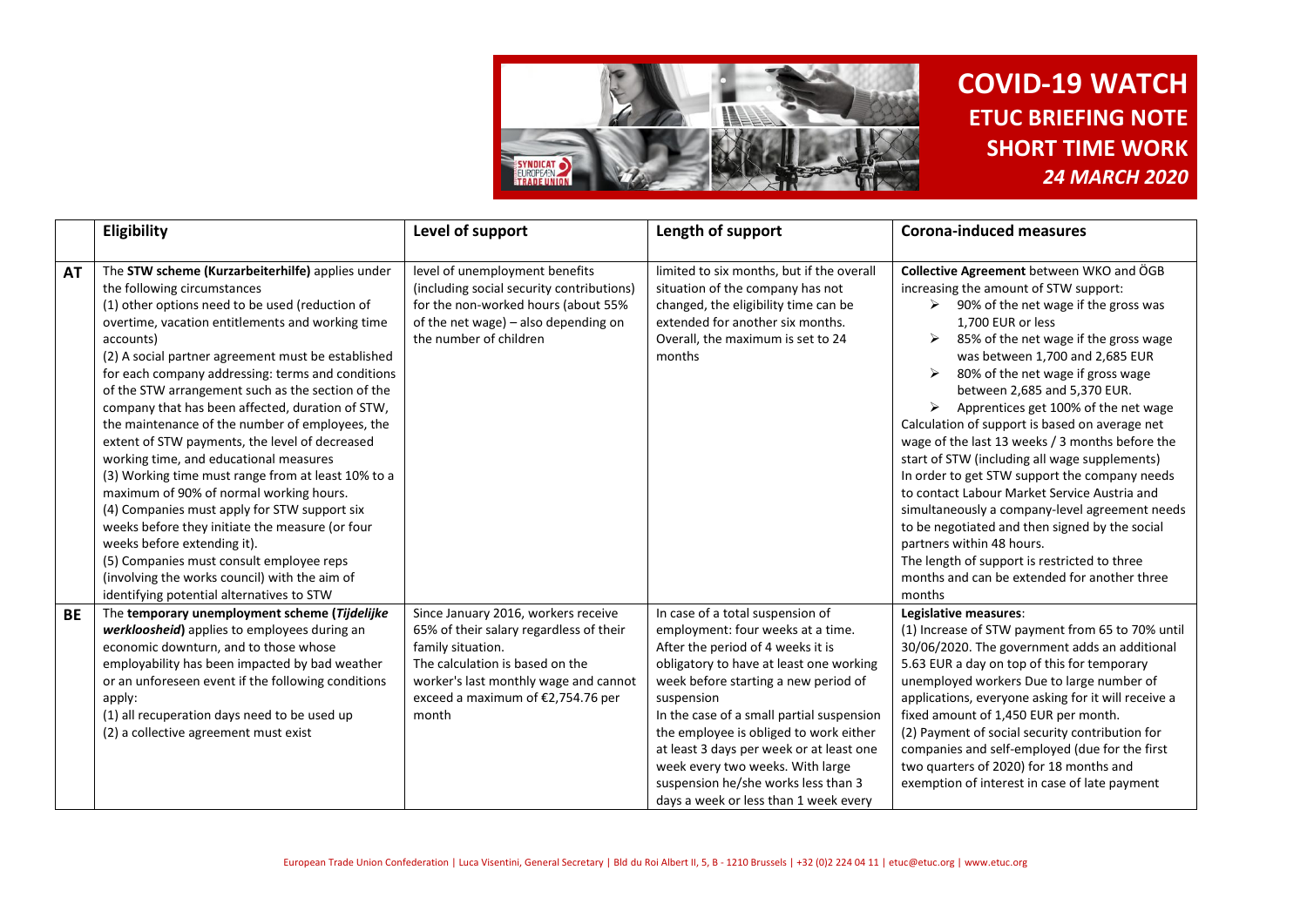

| cessation of activities (1,614.10 EUR for self-<br>small suspension is 12 months; for large<br>employed with family responsibilities).<br>suspension it is 3 months.<br>At regional level (Flanders):<br>(4) Flemish companies that are obliged to close<br>their business due to corona virus receive a flat-<br>rate subsidy of 4,000 EUR. The fixed subsidy for<br>companies with a mandatory weekend closure is<br>2000 EUR. If the company still has to close all or<br>part of its business 21 days after 13/03/2020, it<br>will receive 160 EUR per day.<br>(5) Payment of energy bill by the government in<br>case of temporary unemployment<br>(6) Incentive bonus for those who switch to part-<br>time work (on the top of unemployment benefits)<br>In the case of insolvencies, there is a Guarantee of<br>The guaranteed support from the<br>Temporary measure still being discussed:<br><b>BG</b><br>Claims Fund to secure the payment of parts of the<br><b>Guarantee of Claims Fund amounts to</b><br>The short term wage support will be up to three<br>unsettled claims of the workers affected, including<br>months and cover 60% of the employee's salary<br>the last six accrued but unpaid monthly<br>wages, social security contributions and other<br>wages and cash benefits in the last 36<br>and will also cover the social security<br>calendar months preceding the month<br>compensations., and the employee must have<br>contributions<br>in which the decision of insolvency is<br>been in employment with the same employer for at<br><b>CITUB proposals:</b><br>entered. The amount cannot be more<br>(1) Provision should be made for guaranteeing the<br>least three months<br>than the maximum amount of<br>earnings of temporarily unemployed workers<br>During the crisis in 2009 / 2010 a temporary STW<br>guaranteed claims decided by the law<br>through compensation from the state as benefits,<br>measure was introduced to provide financial<br>in the annual State budget<br>or from the state budget, or from the Guarantee<br>support for workers affected by involuntary short-<br>of Claims Fund, extending the possibility of<br>time working. In case of business reasons,<br>reduced-income for companies to receive money<br>from the fund.<br>employers were given the right to introduce<br>(2) In case of termination of work due to a state of<br>reduced working time for a period of 6 months in<br>one calendar year. Employees on reduced working<br>emergency, employees should receive a monthly<br>time had the right to apply for wage compensation<br>compensation 60 % of their gross remuneration.<br>for 4 months equal to half the minimum wage |                                                  |                                      |                                             |
|--------------------------------------------------------------------------------------------------------------------------------------------------------------------------------------------------------------------------------------------------------------------------------------------------------------------------------------------------------------------------------------------------------------------------------------------------------------------------------------------------------------------------------------------------------------------------------------------------------------------------------------------------------------------------------------------------------------------------------------------------------------------------------------------------------------------------------------------------------------------------------------------------------------------------------------------------------------------------------------------------------------------------------------------------------------------------------------------------------------------------------------------------------------------------------------------------------------------------------------------------------------------------------------------------------------------------------------------------------------------------------------------------------------------------------------------------------------------------------------------------------------------------------------------------------------------------------------------------------------------------------------------------------------------------------------------------------------------------------------------------------------------------------------------------------------------------------------------------------------------------------------------------------------------------------------------------------------------------------------------------------------------------------------------------------------------------------------------------------------------------------------------------------------------------------------------------------------------------------------------------------------------------------------------------------------------------------------------------------------------------------------------------------------------------------------------------------------------------------------------------------------------------------------------------------------------------------------------------------------------------------------------------------------------------------------------------------------------------|--------------------------------------------------|--------------------------------------|---------------------------------------------|
|                                                                                                                                                                                                                                                                                                                                                                                                                                                                                                                                                                                                                                                                                                                                                                                                                                                                                                                                                                                                                                                                                                                                                                                                                                                                                                                                                                                                                                                                                                                                                                                                                                                                                                                                                                                                                                                                                                                                                                                                                                                                                                                                                                                                                                                                                                                                                                                                                                                                                                                                                                                                                                                                                                                          |                                                  | two weeks. The maximum duration of a | (3) Right for self-employed in the event of |
|                                                                                                                                                                                                                                                                                                                                                                                                                                                                                                                                                                                                                                                                                                                                                                                                                                                                                                                                                                                                                                                                                                                                                                                                                                                                                                                                                                                                                                                                                                                                                                                                                                                                                                                                                                                                                                                                                                                                                                                                                                                                                                                                                                                                                                                                                                                                                                                                                                                                                                                                                                                                                                                                                                                          |                                                  |                                      |                                             |
|                                                                                                                                                                                                                                                                                                                                                                                                                                                                                                                                                                                                                                                                                                                                                                                                                                                                                                                                                                                                                                                                                                                                                                                                                                                                                                                                                                                                                                                                                                                                                                                                                                                                                                                                                                                                                                                                                                                                                                                                                                                                                                                                                                                                                                                                                                                                                                                                                                                                                                                                                                                                                                                                                                                          |                                                  |                                      |                                             |
|                                                                                                                                                                                                                                                                                                                                                                                                                                                                                                                                                                                                                                                                                                                                                                                                                                                                                                                                                                                                                                                                                                                                                                                                                                                                                                                                                                                                                                                                                                                                                                                                                                                                                                                                                                                                                                                                                                                                                                                                                                                                                                                                                                                                                                                                                                                                                                                                                                                                                                                                                                                                                                                                                                                          |                                                  |                                      |                                             |
|                                                                                                                                                                                                                                                                                                                                                                                                                                                                                                                                                                                                                                                                                                                                                                                                                                                                                                                                                                                                                                                                                                                                                                                                                                                                                                                                                                                                                                                                                                                                                                                                                                                                                                                                                                                                                                                                                                                                                                                                                                                                                                                                                                                                                                                                                                                                                                                                                                                                                                                                                                                                                                                                                                                          |                                                  |                                      |                                             |
|                                                                                                                                                                                                                                                                                                                                                                                                                                                                                                                                                                                                                                                                                                                                                                                                                                                                                                                                                                                                                                                                                                                                                                                                                                                                                                                                                                                                                                                                                                                                                                                                                                                                                                                                                                                                                                                                                                                                                                                                                                                                                                                                                                                                                                                                                                                                                                                                                                                                                                                                                                                                                                                                                                                          |                                                  |                                      |                                             |
|                                                                                                                                                                                                                                                                                                                                                                                                                                                                                                                                                                                                                                                                                                                                                                                                                                                                                                                                                                                                                                                                                                                                                                                                                                                                                                                                                                                                                                                                                                                                                                                                                                                                                                                                                                                                                                                                                                                                                                                                                                                                                                                                                                                                                                                                                                                                                                                                                                                                                                                                                                                                                                                                                                                          |                                                  |                                      |                                             |
|                                                                                                                                                                                                                                                                                                                                                                                                                                                                                                                                                                                                                                                                                                                                                                                                                                                                                                                                                                                                                                                                                                                                                                                                                                                                                                                                                                                                                                                                                                                                                                                                                                                                                                                                                                                                                                                                                                                                                                                                                                                                                                                                                                                                                                                                                                                                                                                                                                                                                                                                                                                                                                                                                                                          |                                                  |                                      |                                             |
|                                                                                                                                                                                                                                                                                                                                                                                                                                                                                                                                                                                                                                                                                                                                                                                                                                                                                                                                                                                                                                                                                                                                                                                                                                                                                                                                                                                                                                                                                                                                                                                                                                                                                                                                                                                                                                                                                                                                                                                                                                                                                                                                                                                                                                                                                                                                                                                                                                                                                                                                                                                                                                                                                                                          |                                                  |                                      |                                             |
|                                                                                                                                                                                                                                                                                                                                                                                                                                                                                                                                                                                                                                                                                                                                                                                                                                                                                                                                                                                                                                                                                                                                                                                                                                                                                                                                                                                                                                                                                                                                                                                                                                                                                                                                                                                                                                                                                                                                                                                                                                                                                                                                                                                                                                                                                                                                                                                                                                                                                                                                                                                                                                                                                                                          |                                                  |                                      |                                             |
|                                                                                                                                                                                                                                                                                                                                                                                                                                                                                                                                                                                                                                                                                                                                                                                                                                                                                                                                                                                                                                                                                                                                                                                                                                                                                                                                                                                                                                                                                                                                                                                                                                                                                                                                                                                                                                                                                                                                                                                                                                                                                                                                                                                                                                                                                                                                                                                                                                                                                                                                                                                                                                                                                                                          |                                                  |                                      |                                             |
|                                                                                                                                                                                                                                                                                                                                                                                                                                                                                                                                                                                                                                                                                                                                                                                                                                                                                                                                                                                                                                                                                                                                                                                                                                                                                                                                                                                                                                                                                                                                                                                                                                                                                                                                                                                                                                                                                                                                                                                                                                                                                                                                                                                                                                                                                                                                                                                                                                                                                                                                                                                                                                                                                                                          |                                                  |                                      |                                             |
|                                                                                                                                                                                                                                                                                                                                                                                                                                                                                                                                                                                                                                                                                                                                                                                                                                                                                                                                                                                                                                                                                                                                                                                                                                                                                                                                                                                                                                                                                                                                                                                                                                                                                                                                                                                                                                                                                                                                                                                                                                                                                                                                                                                                                                                                                                                                                                                                                                                                                                                                                                                                                                                                                                                          |                                                  |                                      |                                             |
|                                                                                                                                                                                                                                                                                                                                                                                                                                                                                                                                                                                                                                                                                                                                                                                                                                                                                                                                                                                                                                                                                                                                                                                                                                                                                                                                                                                                                                                                                                                                                                                                                                                                                                                                                                                                                                                                                                                                                                                                                                                                                                                                                                                                                                                                                                                                                                                                                                                                                                                                                                                                                                                                                                                          |                                                  |                                      |                                             |
|                                                                                                                                                                                                                                                                                                                                                                                                                                                                                                                                                                                                                                                                                                                                                                                                                                                                                                                                                                                                                                                                                                                                                                                                                                                                                                                                                                                                                                                                                                                                                                                                                                                                                                                                                                                                                                                                                                                                                                                                                                                                                                                                                                                                                                                                                                                                                                                                                                                                                                                                                                                                                                                                                                                          |                                                  |                                      |                                             |
|                                                                                                                                                                                                                                                                                                                                                                                                                                                                                                                                                                                                                                                                                                                                                                                                                                                                                                                                                                                                                                                                                                                                                                                                                                                                                                                                                                                                                                                                                                                                                                                                                                                                                                                                                                                                                                                                                                                                                                                                                                                                                                                                                                                                                                                                                                                                                                                                                                                                                                                                                                                                                                                                                                                          |                                                  |                                      |                                             |
|                                                                                                                                                                                                                                                                                                                                                                                                                                                                                                                                                                                                                                                                                                                                                                                                                                                                                                                                                                                                                                                                                                                                                                                                                                                                                                                                                                                                                                                                                                                                                                                                                                                                                                                                                                                                                                                                                                                                                                                                                                                                                                                                                                                                                                                                                                                                                                                                                                                                                                                                                                                                                                                                                                                          |                                                  |                                      |                                             |
|                                                                                                                                                                                                                                                                                                                                                                                                                                                                                                                                                                                                                                                                                                                                                                                                                                                                                                                                                                                                                                                                                                                                                                                                                                                                                                                                                                                                                                                                                                                                                                                                                                                                                                                                                                                                                                                                                                                                                                                                                                                                                                                                                                                                                                                                                                                                                                                                                                                                                                                                                                                                                                                                                                                          |                                                  |                                      |                                             |
|                                                                                                                                                                                                                                                                                                                                                                                                                                                                                                                                                                                                                                                                                                                                                                                                                                                                                                                                                                                                                                                                                                                                                                                                                                                                                                                                                                                                                                                                                                                                                                                                                                                                                                                                                                                                                                                                                                                                                                                                                                                                                                                                                                                                                                                                                                                                                                                                                                                                                                                                                                                                                                                                                                                          |                                                  |                                      |                                             |
|                                                                                                                                                                                                                                                                                                                                                                                                                                                                                                                                                                                                                                                                                                                                                                                                                                                                                                                                                                                                                                                                                                                                                                                                                                                                                                                                                                                                                                                                                                                                                                                                                                                                                                                                                                                                                                                                                                                                                                                                                                                                                                                                                                                                                                                                                                                                                                                                                                                                                                                                                                                                                                                                                                                          |                                                  |                                      |                                             |
|                                                                                                                                                                                                                                                                                                                                                                                                                                                                                                                                                                                                                                                                                                                                                                                                                                                                                                                                                                                                                                                                                                                                                                                                                                                                                                                                                                                                                                                                                                                                                                                                                                                                                                                                                                                                                                                                                                                                                                                                                                                                                                                                                                                                                                                                                                                                                                                                                                                                                                                                                                                                                                                                                                                          |                                                  |                                      |                                             |
|                                                                                                                                                                                                                                                                                                                                                                                                                                                                                                                                                                                                                                                                                                                                                                                                                                                                                                                                                                                                                                                                                                                                                                                                                                                                                                                                                                                                                                                                                                                                                                                                                                                                                                                                                                                                                                                                                                                                                                                                                                                                                                                                                                                                                                                                                                                                                                                                                                                                                                                                                                                                                                                                                                                          |                                                  |                                      |                                             |
|                                                                                                                                                                                                                                                                                                                                                                                                                                                                                                                                                                                                                                                                                                                                                                                                                                                                                                                                                                                                                                                                                                                                                                                                                                                                                                                                                                                                                                                                                                                                                                                                                                                                                                                                                                                                                                                                                                                                                                                                                                                                                                                                                                                                                                                                                                                                                                                                                                                                                                                                                                                                                                                                                                                          |                                                  |                                      |                                             |
|                                                                                                                                                                                                                                                                                                                                                                                                                                                                                                                                                                                                                                                                                                                                                                                                                                                                                                                                                                                                                                                                                                                                                                                                                                                                                                                                                                                                                                                                                                                                                                                                                                                                                                                                                                                                                                                                                                                                                                                                                                                                                                                                                                                                                                                                                                                                                                                                                                                                                                                                                                                                                                                                                                                          |                                                  |                                      |                                             |
|                                                                                                                                                                                                                                                                                                                                                                                                                                                                                                                                                                                                                                                                                                                                                                                                                                                                                                                                                                                                                                                                                                                                                                                                                                                                                                                                                                                                                                                                                                                                                                                                                                                                                                                                                                                                                                                                                                                                                                                                                                                                                                                                                                                                                                                                                                                                                                                                                                                                                                                                                                                                                                                                                                                          |                                                  |                                      |                                             |
|                                                                                                                                                                                                                                                                                                                                                                                                                                                                                                                                                                                                                                                                                                                                                                                                                                                                                                                                                                                                                                                                                                                                                                                                                                                                                                                                                                                                                                                                                                                                                                                                                                                                                                                                                                                                                                                                                                                                                                                                                                                                                                                                                                                                                                                                                                                                                                                                                                                                                                                                                                                                                                                                                                                          |                                                  |                                      |                                             |
|                                                                                                                                                                                                                                                                                                                                                                                                                                                                                                                                                                                                                                                                                                                                                                                                                                                                                                                                                                                                                                                                                                                                                                                                                                                                                                                                                                                                                                                                                                                                                                                                                                                                                                                                                                                                                                                                                                                                                                                                                                                                                                                                                                                                                                                                                                                                                                                                                                                                                                                                                                                                                                                                                                                          |                                                  |                                      |                                             |
|                                                                                                                                                                                                                                                                                                                                                                                                                                                                                                                                                                                                                                                                                                                                                                                                                                                                                                                                                                                                                                                                                                                                                                                                                                                                                                                                                                                                                                                                                                                                                                                                                                                                                                                                                                                                                                                                                                                                                                                                                                                                                                                                                                                                                                                                                                                                                                                                                                                                                                                                                                                                                                                                                                                          |                                                  |                                      |                                             |
|                                                                                                                                                                                                                                                                                                                                                                                                                                                                                                                                                                                                                                                                                                                                                                                                                                                                                                                                                                                                                                                                                                                                                                                                                                                                                                                                                                                                                                                                                                                                                                                                                                                                                                                                                                                                                                                                                                                                                                                                                                                                                                                                                                                                                                                                                                                                                                                                                                                                                                                                                                                                                                                                                                                          |                                                  |                                      |                                             |
|                                                                                                                                                                                                                                                                                                                                                                                                                                                                                                                                                                                                                                                                                                                                                                                                                                                                                                                                                                                                                                                                                                                                                                                                                                                                                                                                                                                                                                                                                                                                                                                                                                                                                                                                                                                                                                                                                                                                                                                                                                                                                                                                                                                                                                                                                                                                                                                                                                                                                                                                                                                                                                                                                                                          |                                                  |                                      |                                             |
|                                                                                                                                                                                                                                                                                                                                                                                                                                                                                                                                                                                                                                                                                                                                                                                                                                                                                                                                                                                                                                                                                                                                                                                                                                                                                                                                                                                                                                                                                                                                                                                                                                                                                                                                                                                                                                                                                                                                                                                                                                                                                                                                                                                                                                                                                                                                                                                                                                                                                                                                                                                                                                                                                                                          |                                                  |                                      |                                             |
|                                                                                                                                                                                                                                                                                                                                                                                                                                                                                                                                                                                                                                                                                                                                                                                                                                                                                                                                                                                                                                                                                                                                                                                                                                                                                                                                                                                                                                                                                                                                                                                                                                                                                                                                                                                                                                                                                                                                                                                                                                                                                                                                                                                                                                                                                                                                                                                                                                                                                                                                                                                                                                                                                                                          |                                                  |                                      |                                             |
|                                                                                                                                                                                                                                                                                                                                                                                                                                                                                                                                                                                                                                                                                                                                                                                                                                                                                                                                                                                                                                                                                                                                                                                                                                                                                                                                                                                                                                                                                                                                                                                                                                                                                                                                                                                                                                                                                                                                                                                                                                                                                                                                                                                                                                                                                                                                                                                                                                                                                                                                                                                                                                                                                                                          | Employees were eligible for compensation if they |                                      |                                             |
| continued to work at least 50% of the legally                                                                                                                                                                                                                                                                                                                                                                                                                                                                                                                                                                                                                                                                                                                                                                                                                                                                                                                                                                                                                                                                                                                                                                                                                                                                                                                                                                                                                                                                                                                                                                                                                                                                                                                                                                                                                                                                                                                                                                                                                                                                                                                                                                                                                                                                                                                                                                                                                                                                                                                                                                                                                                                                            |                                                  |                                      |                                             |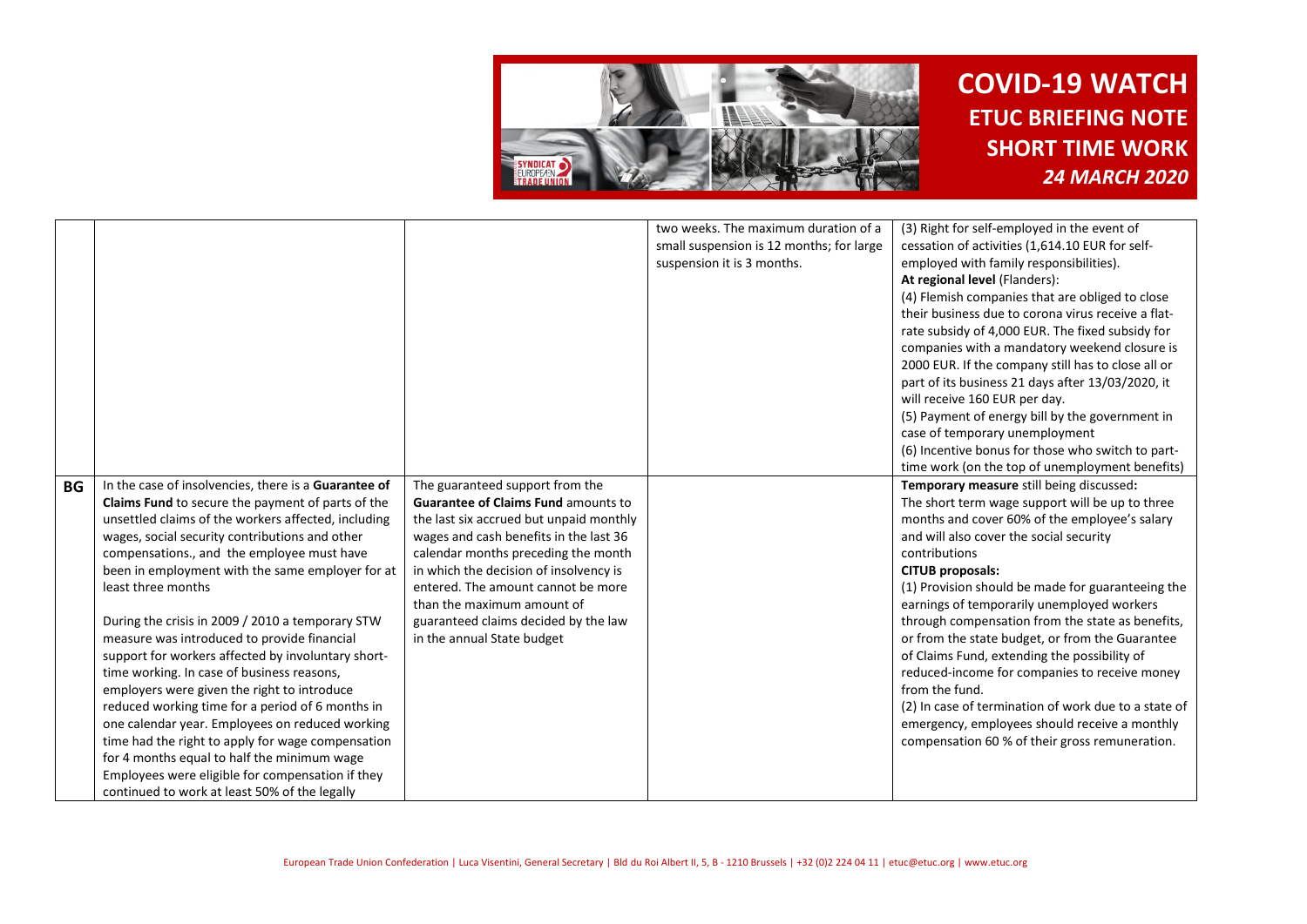

|           | defined regular working time as stipulated by the                                                                                                                                                                                                                                                                                                                                                                                                                                                                                                                                                                                                                                                                                                                                |                                                                                                                                                                                                                                                                                                                                                                                                                                                                                                                                                                                                  |                                                                                                                                                                                                                                                                                                                                                                                    |                                                                                                                                                                                                                                                                                                                                                                                                                                                                                                                                                                                                             |
|-----------|----------------------------------------------------------------------------------------------------------------------------------------------------------------------------------------------------------------------------------------------------------------------------------------------------------------------------------------------------------------------------------------------------------------------------------------------------------------------------------------------------------------------------------------------------------------------------------------------------------------------------------------------------------------------------------------------------------------------------------------------------------------------------------|--------------------------------------------------------------------------------------------------------------------------------------------------------------------------------------------------------------------------------------------------------------------------------------------------------------------------------------------------------------------------------------------------------------------------------------------------------------------------------------------------------------------------------------------------------------------------------------------------|------------------------------------------------------------------------------------------------------------------------------------------------------------------------------------------------------------------------------------------------------------------------------------------------------------------------------------------------------------------------------------|-------------------------------------------------------------------------------------------------------------------------------------------------------------------------------------------------------------------------------------------------------------------------------------------------------------------------------------------------------------------------------------------------------------------------------------------------------------------------------------------------------------------------------------------------------------------------------------------------------------|
|           | Labour Code.                                                                                                                                                                                                                                                                                                                                                                                                                                                                                                                                                                                                                                                                                                                                                                     |                                                                                                                                                                                                                                                                                                                                                                                                                                                                                                                                                                                                  |                                                                                                                                                                                                                                                                                                                                                                                    |                                                                                                                                                                                                                                                                                                                                                                                                                                                                                                                                                                                                             |
| <b>DE</b> | Short-time work scheme (Kurzarbeit)<br>According to the German Social Code III (SGB III,<br>§95-§111) STW compensation can be paid if<br>(1) there is a substantial loss of working hours with<br>loss of pay due to economic reasons or an<br>unavoidable event and if it is temporary.<br>(2) in the respective calendar month (entitlement<br>period) at least one third of the workforce in the<br>enterprise is affected by a loss of remuneration of<br>more than 10% of their monthly gross<br>remuneration in each case<br>STW needs to be based on a collective agreement,<br>a works agreement or an individual employment<br>contract. In companies with a works council, the<br>latter has to agree to the use of STW in a works<br>agreement (Betriebsvereinbarung) | STW compensation amounts to 60% of<br>the net pay which the employee loses<br>due to the working time reduction (or<br>67 % if the worker has at least one<br>child)<br>In 2018, STW allowance was provided<br>for monthly wages that do not exceed<br>€6,500 in western Germany and €5,800<br>in eastern Germany.<br>In some sector there are collective<br>agreements in place to raise the level<br>of STW support up to 90 % of the net<br>wage lost due to working time<br>reductions. Such agreements mainly<br>exist manufacturing branches such a<br>metals or chemicals where wages are | STW limited to a period of 12 months.<br>Until 2015, the basic duration was 6<br>months. However, if exceptional<br>circumstances on the labour market<br>exist, the maximum duration can be<br>extended to up to 24 months by<br>statutory order. The latter was used<br>during the crisis in 2009.                                                                               | Legislative measures:<br>Legislation adopted in March 2020 and valid until<br>December 2021 contains the following temporary<br>improvements and extension of the regular STW<br>scheme:<br>(1) STW compensation will be paid if already 10 %<br>of the workforce is affected (in contrast to one<br>third in normal times)<br>(2) a partial or even full payment of social security<br>contributions by the Federal Employment agency<br>(not by the employer)<br>(3) the extension of STW to temporary agency<br>workers (which are excluded from the regular<br>scheme)<br><b>Collective Agreements:</b> |
|           |                                                                                                                                                                                                                                                                                                                                                                                                                                                                                                                                                                                                                                                                                                                                                                                  | relatively high. By contrast, most low<br>wage sectors do not have such<br>agreements.                                                                                                                                                                                                                                                                                                                                                                                                                                                                                                           |                                                                                                                                                                                                                                                                                                                                                                                    | On 17 March 2020, the trade union NGG and the<br>employers' federation concluded a collective<br>agreement for the systems-based food catering<br>sector (Systemgastronomie) which increased STW<br>compensation to 90 % of the lost net wages.                                                                                                                                                                                                                                                                                                                                                             |
| <b>DK</b> | The work-sharing scheme (Arbejdsfordeling)<br>providing unemployment benefits during periods pf<br>temporary unemployment applies under the<br>following conditions:<br>(1) Firms need to be covered by a collective<br>agreement;<br>(2) Companies must be in risk of dismissing a<br>substantial part of their staff (minimum 30 % or<br>more than 50 employees).<br>(3) Employers and employees must agree on<br>reducing working hours, within a limited, low-                                                                                                                                                                                                                                                                                                               |                                                                                                                                                                                                                                                                                                                                                                                                                                                                                                                                                                                                  | Work-sharing can take place over a<br>maximum of 13 weeks. The employees<br>can receive unemployment benefits for<br>a minimum period of two days.<br>Employees can work for one week and<br>receive the unemployment benefit the<br>following week, and so on. They could<br>also, for instance, spend six weeks at<br>work followed by seven weeks on<br>benefits or vice versa. | Legislative measures:<br>More flexible arrangements for the use of work-<br>sharing scheme: it can now be launched as soon<br>as the job centre has been notified and there is<br>now the possibility for companies to alternate<br>between the types of working time distribution<br>once a cycle of working time distribution has<br>ended.<br><b>Collective agreement:</b>                                                                                                                                                                                                                               |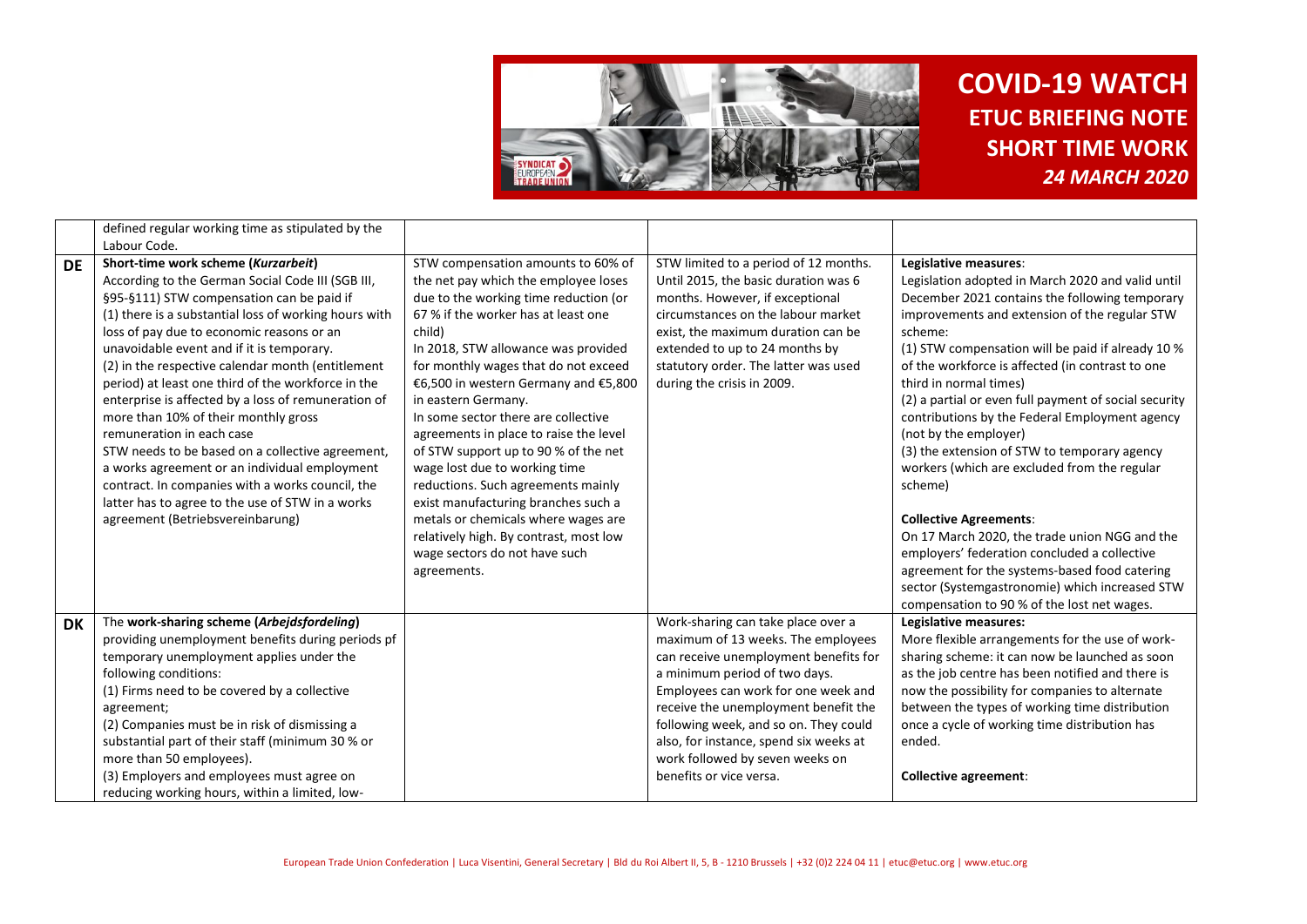

|           | demand period, in order to avoid redundancies.      |                                         |                                    | Tripartite agreement on 14 March 2020 between      |
|-----------|-----------------------------------------------------|-----------------------------------------|------------------------------------|----------------------------------------------------|
|           | (4) According to the Law on Supplementary           |                                         |                                    | government, FH and employers (DA) on the           |
|           | Unemployment Benefit, the employees must            |                                         |                                    | introduction of a temporary wage compensation      |
|           | qualify as active job seekers                       |                                         |                                    | scheme for companies with employees who are at     |
|           |                                                     |                                         |                                    | risk of redundancy. Key themes are:                |
|           |                                                     |                                         |                                    | (1) the scheme will be effective from 9 March-9    |
|           |                                                     |                                         |                                    | June 2020                                          |
|           |                                                     |                                         |                                    | (2) State wage compensation for the companies      |
|           |                                                     |                                         |                                    | will cover 75 % of the wage but not more than      |
|           |                                                     |                                         |                                    | 23,000 DKK (approx 3,000 EUR) per month and        |
|           |                                                     |                                         |                                    | full-time employee; for non-salaried employees     |
|           |                                                     |                                         |                                    | the wage compensation is 90 % of the wage but      |
|           |                                                     |                                         |                                    | not more than 26,000 DKK (approx 3,500 EUR) a      |
|           |                                                     |                                         |                                    | month per full-time employee.                      |
|           |                                                     |                                         |                                    | (3) for the duration of the wage compensation      |
|           |                                                     |                                         |                                    | period, the company refrains from dismissing       |
|           |                                                     |                                         |                                    | employee for economic reasons                      |
|           |                                                     |                                         |                                    | (4) The individual worker for whom the company     |
|           |                                                     |                                         |                                    | seeks wage compensation retains his/her full       |
|           |                                                     |                                         |                                    | monthly wage but must take holiday or time off in  |
|           |                                                     |                                         |                                    | lieu amounting to a total of five days in          |
|           |                                                     |                                         |                                    | connection with the compensation period            |
| <b>ES</b> | Temporary lay-off scheme (Expediente Temporal       | Workers are entitled to unemployment    | The benefit may be paid out for a  | Legislative measures:                              |
|           | de Regulación de Empleo) allows all companies to    | benefits, while the enterprise must     | maximum period of 2 years.         | On 17 March, the government adopted a new law      |
|           | temporarily dismiss workers or to reduce the        | continue paying social security         | For the emergency measures no time | making many STW provisions more flexible:          |
|           | working time. In those cases, working time can be   | contributions. In the case of working   | limit was specified.               | (1) simplifying the implementation procedure       |
|           | reduced between 10% and 70%. Once the measure       | time reduction, workers are entitled to |                                    | temporary lay-off scheme and shortening the        |
|           | is over, workers return to their jobs according to  | partial unemployment benefits.          |                                    | employee consultation time to 7 days;              |
|           | their previous contractual conditions. Employers    | The benefit may under no                |                                    | (2) Covid-19 related temporary lay-off scheme will |
|           | need to:                                            | circumstances be less than 75% or       |                                    | be considered as a 'force majeur' and as such      |
|           | (1) notify the public employment services about     | more than 220% of the national inter-   |                                    | employees will receive full unemployment           |
|           | the initiation of the layoff process;               | professional minimum wage applicable    |                                    | benefits up to 70% of the gross salary which is    |
|           | (2) notify the employees' representative in writing | when eligibility to compensation begins |                                    | capped at 1,098 EUR per month.                     |
|           | about the opening of the consultation process. The  |                                         |                                    | (3) For reduced working situations, companies will |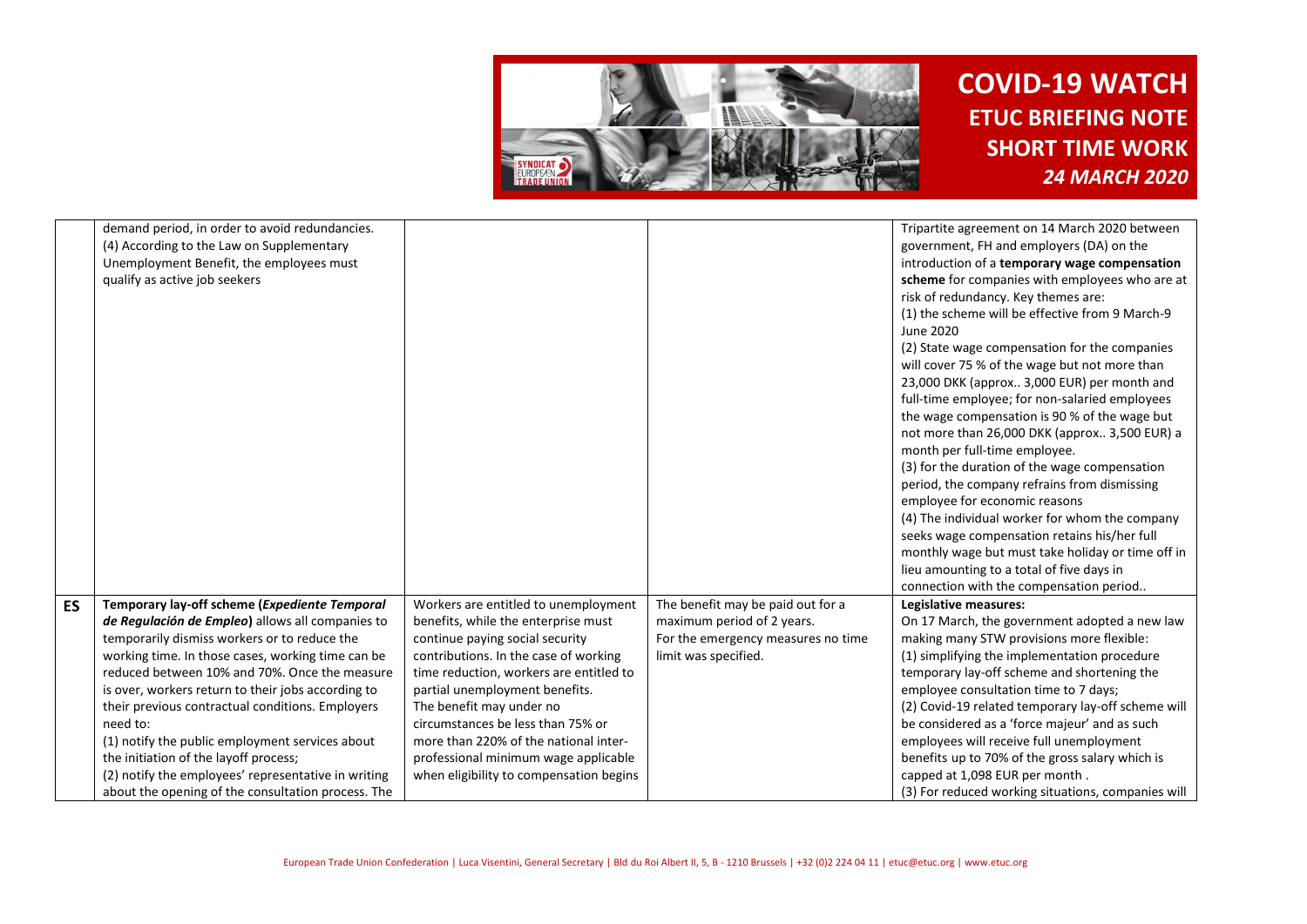

|           | notification must contain the following<br>information: number and professional categories of<br>the workers affected by the redundancy, number<br>and professional categories of the workers<br>normally employed during the last year,<br>justification of the measure according to the<br>concurrence of economic, technical, organisational<br>or productive causes                                                                                                                                                                                                                                                                                                                                                                                                                                                                                                                                            |                                                                                                                                                                                                                        |                                                                                                       | pay the salary for the time worked, and the public<br>employment services will pay the rest;<br>(4) Public schemes will fully cover social<br>contributions for small businesses (independent<br>workers with a small number of employees) and<br>SMEs, and they will cover 75% of the<br>contributions for companies with 50 or more staff<br>(5) A precondition for the state to cover social<br>contributions is that the company retains at least<br>the same level of employment for the six months<br>after having resumed economic activities |
|-----------|--------------------------------------------------------------------------------------------------------------------------------------------------------------------------------------------------------------------------------------------------------------------------------------------------------------------------------------------------------------------------------------------------------------------------------------------------------------------------------------------------------------------------------------------------------------------------------------------------------------------------------------------------------------------------------------------------------------------------------------------------------------------------------------------------------------------------------------------------------------------------------------------------------------------|------------------------------------------------------------------------------------------------------------------------------------------------------------------------------------------------------------------------|-------------------------------------------------------------------------------------------------------|------------------------------------------------------------------------------------------------------------------------------------------------------------------------------------------------------------------------------------------------------------------------------------------------------------------------------------------------------------------------------------------------------------------------------------------------------------------------------------------------------------------------------------------------------|
| FI.       | Temporary lay-off scheme (Lomautus)<br>Applies to situation in which:<br>(1) the employer could (as an alternative to the<br>temporary layoff) dismiss the employee because<br>the work to be offered has diminished substantially<br>and permanently due to financial or production-<br>related reasons, or for reasons arising from<br>reorganisation of the employer's operations; or<br>(2) the work or the employer's potential to offer<br>work has diminished temporarily (expected<br>duration maximum 90 days);<br>(3) the employer cannot reasonably provide the<br>employee with other suitable work or training.<br>The temporary layoff can be either on a full-time<br>basis, or it can involve a reduction in regular<br>working hours.<br>Persons who work more than 80% of normal full-<br>time hours in the sector during a review period are<br>not entitled to adjusted unemployment allowance | Employees receive basic or earnings-<br>related unemployment allowance (the<br>latter only for members of<br>unemployment funds). The average<br>amount of the earnings-related benefit<br>is about 50% of the income. | Earnings-related unemployment<br>allowance is paid for a maximum of 400<br>days.                      | Legislative measures:<br>(1) The government will allow self-employed and<br>freelancers access to unemployment benefit<br>during the crises.<br>(2) Part of the social security contributions are<br>borne by the State budget                                                                                                                                                                                                                                                                                                                       |
| <b>FR</b> | The partial unemployment scheme (Activité<br><i>partielle</i> ) applies if the reduction or the temporary<br>suspension of activity is due to:<br>- the economic situation                                                                                                                                                                                                                                                                                                                                                                                                                                                                                                                                                                                                                                                                                                                                         | (1) Workers receive 70% of their gross<br>hourly wage (approximately 84% of the<br>net hourly wage);                                                                                                                   | Partial activity is allowed for a<br>maximum period of 6 months, with the<br>option to renew it once. | Legislative measures:<br>In addition to the 'Emergency bill to deal with the<br>Covid-19 epidemic' of 18 March a new decree on<br>partial unemployment was published on 26 March                                                                                                                                                                                                                                                                                                                                                                     |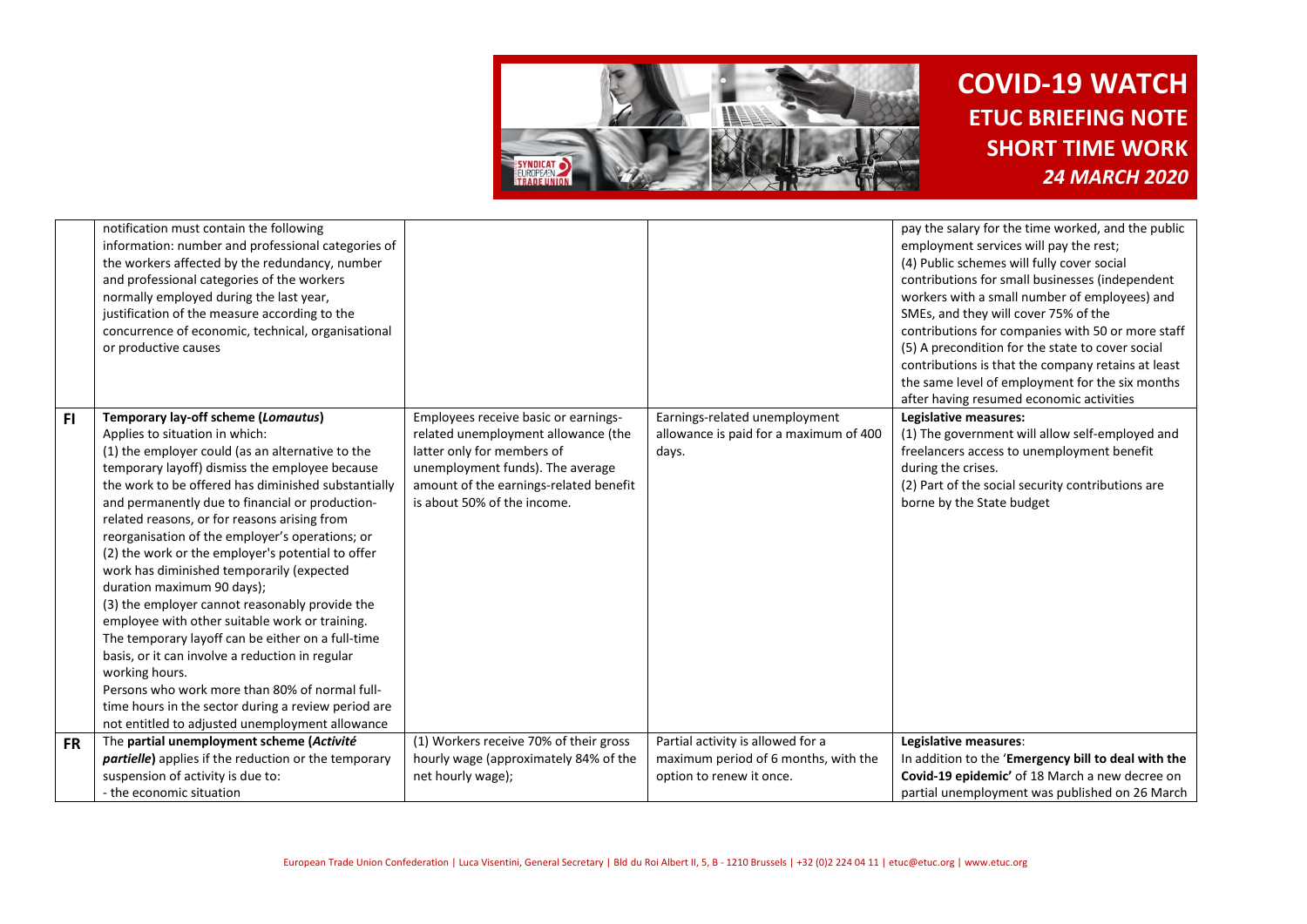

|           | - supply difficulties<br>- a disaster or weather conditions of an exceptional<br>nature<br>- the transformation, restructuring or<br>modernisation of the company<br>- or any other exceptional circumstance<br>Before placing its employees under partial activity,<br>the company must ask the labour inspectorate for<br>authorisation. The labour inspectorate has 15 days<br>to answer.                                                                                                                                             | (2) The remuneration cannot go below<br>the statutory minimum wage;<br>(3) Workers in training receive 100% of<br>the net hourly wage.<br>(4) The employer receives an allowance<br>jointly from the state and the<br>unemployment insurance body. For a<br>company with fewer than 250 workers<br>this is €7.74 per hour per worker; for a<br>company with more than 250 worker<br>this is €7.23 per hour per worker. |                                                                        | which contains the following changes:<br>(1) the state will cover 100% of the companies<br>wage bill up to a ceiling of 4,5 times the minimum<br>wage. This rule replaces the previous calculation<br>of the companies' allowance based on a single<br>hourly rate depending on the number of<br>employees.<br>(2) employees who work on an annual fixed day or<br>fixed hour basis (forfait jours) will now be eligible<br>for partial unemployment, if the number of hours<br>they work is lowered;<br>(3) the duration of partial unemployment is<br>doubled from 6 to 12 months                                                                                                                                         |
|-----------|------------------------------------------------------------------------------------------------------------------------------------------------------------------------------------------------------------------------------------------------------------------------------------------------------------------------------------------------------------------------------------------------------------------------------------------------------------------------------------------------------------------------------------------|------------------------------------------------------------------------------------------------------------------------------------------------------------------------------------------------------------------------------------------------------------------------------------------------------------------------------------------------------------------------------------------------------------------------|------------------------------------------------------------------------|-----------------------------------------------------------------------------------------------------------------------------------------------------------------------------------------------------------------------------------------------------------------------------------------------------------------------------------------------------------------------------------------------------------------------------------------------------------------------------------------------------------------------------------------------------------------------------------------------------------------------------------------------------------------------------------------------------------------------------|
| <b>GR</b> | A temporary lay-off scheme was introduced in<br>2010.<br>(1) the temporary lay-off cannot be longer than<br>three months annually and at the end of the three-<br>months period, the same employee cannot be<br>temporarily laid off for at least another 3 months.;<br>(2) the relevant employee representation<br>structures must be consulted;<br>(3) The relevant departments of the labour<br>inspectorate (SEPE), the Social Insurance<br>Foundation (IKA) and the Labour Force<br>Employment Organisation (OAED) must be notified | During the period of temporary layoff,<br>salaried employees receive 50% of the<br>average of their full employment<br>earnings for the previous two months.<br>When the employer temporarily<br>dismisses salaried employees, OAED<br>pays those who remain unemployed<br>while dismissed 10% of the average of<br>their regular full employment earnings<br>for the previous two months                              | These allowances are paid for a<br>maximum of three months every year. | Legislative measures:<br>On 18 March the government announced the<br>following measures providing support for SMEs<br>and maintaining employment:<br>(1) allowance of $\epsilon$ 800, at the start of April (in<br>compensation for March) for all workers whose<br>employment contracts have not been renewed,<br>and for those being placed on partial<br>unemployment;<br>(2) State will cover social security benefits,<br>pensions, and health care costs for these<br>employees as well as their social contributions;<br>(3) For all those in quarantine and self-isolation,<br>tax payments will be suspended for four months.<br>All these measures will also apply to freelance<br>professions and self-employed. |
| <b>HU</b> | In the context of the economic crisis 2009 / 2010<br>the Hungarian government set up three STW<br>schemes for employees of firms hit by the<br>downturn working reduced hours. A precondition<br>for participation in STW schemes was that the                                                                                                                                                                                                                                                                                           | Employers were reimbursed social<br>security contributions and up to two<br>times the minimum wage for hours not<br>worked.                                                                                                                                                                                                                                                                                            | Support in all schemes was available for<br>up to 12 months            | Legislative measures:<br>On 16 March, prime minister Viktor Orbán<br>announced a series of economic measures to<br>support businesses:<br>(1) exemption from social security contributions                                                                                                                                                                                                                                                                                                                                                                                                                                                                                                                                  |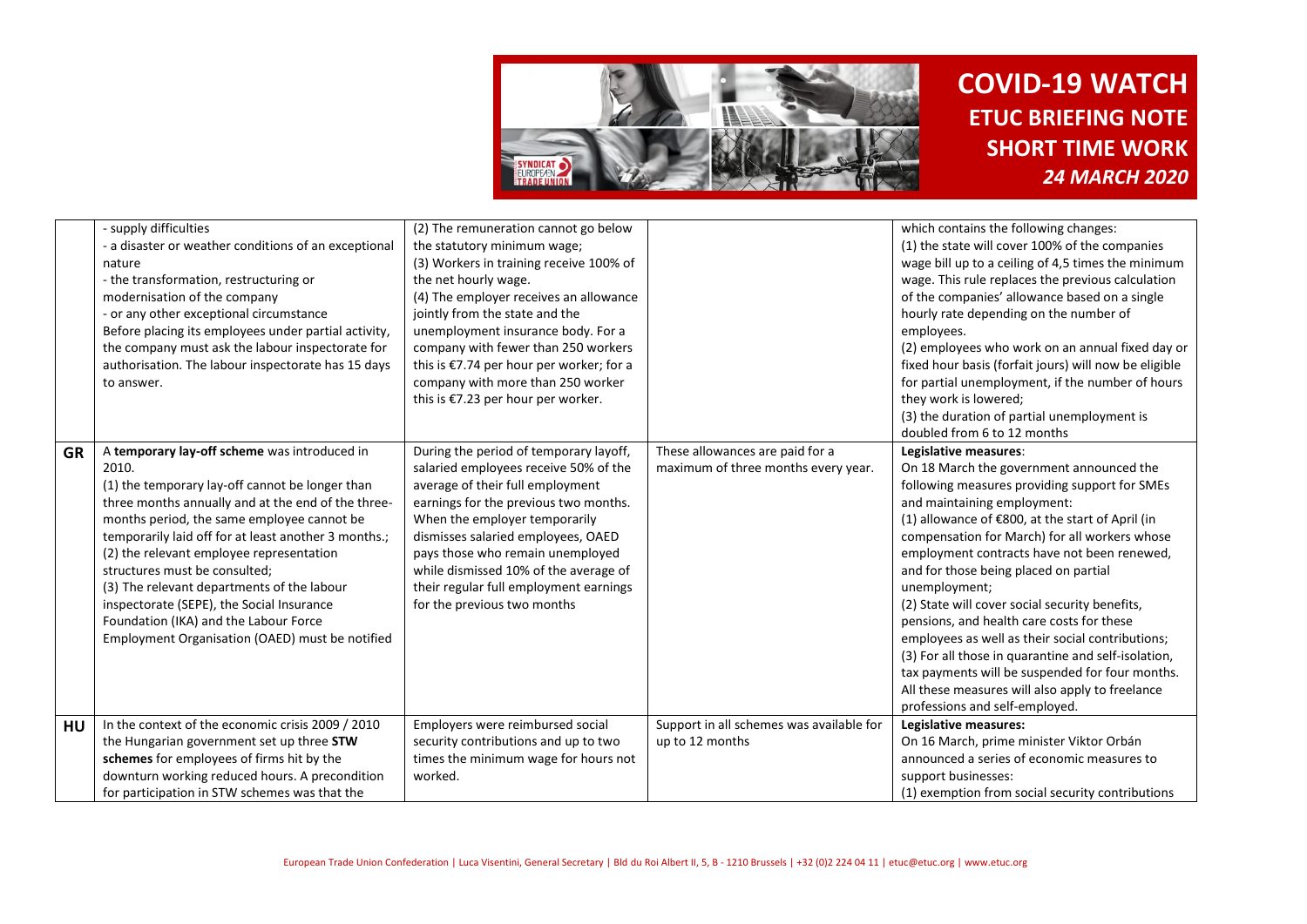

|    | company has to retain its employees (or at least<br>the number of its employees) for at least twice of<br>the period of the support.                                                                                                                                                                                                                                                                                                                                                                                                                                                                                                                                                                                                                           | Training costs were also supported up<br>to 80% of the expenses and 80% of the<br>lost wages                                                                                                                  |                                                                                                                                                                                                                                                  | during this period for the sectors most affected by<br>the pandemic, such as tourism, restaurants,<br>entertainment venues, sports, cultural services<br>and transport;<br>(2) relaxation of labour regulations in order to<br>facilitate agreements between employees and<br>employers                                                                                                                                                                                                                                                                                                                                                                                                                                                                                                                                                              |
|----|----------------------------------------------------------------------------------------------------------------------------------------------------------------------------------------------------------------------------------------------------------------------------------------------------------------------------------------------------------------------------------------------------------------------------------------------------------------------------------------------------------------------------------------------------------------------------------------------------------------------------------------------------------------------------------------------------------------------------------------------------------------|---------------------------------------------------------------------------------------------------------------------------------------------------------------------------------------------------------------|--------------------------------------------------------------------------------------------------------------------------------------------------------------------------------------------------------------------------------------------------|------------------------------------------------------------------------------------------------------------------------------------------------------------------------------------------------------------------------------------------------------------------------------------------------------------------------------------------------------------------------------------------------------------------------------------------------------------------------------------------------------------------------------------------------------------------------------------------------------------------------------------------------------------------------------------------------------------------------------------------------------------------------------------------------------------------------------------------------------|
| IE | A STW support scheme was already in place for<br>employees who are on short-time work as a<br>consequence of a reduction in business activity. To<br>qualify for the STW support the employee must<br>work 3 days per week or less<br>In addition, on 24 March 2020 the government<br>adopted the new National Covid-19 Income<br>Support Scheme applying to employees whose<br>work has been fully suspended.<br>Any company can apply for the wage subsidy if the<br>following conditions are met:<br>(1) Employers must self-declare to Revenue that<br>they have experienced significant negative<br>economic disruption due to Covid-19 with a<br>minimum of 25% decline in turnover,<br>(2) and an inability to pay normal wages and other<br>outgoings; | The amount of STW support paid<br>depends on the social security<br>contributions paid by the employee but<br>ranges from 81.2 to 391.76 EUR per<br>week                                                      | STW support is paid for a maximum of<br>234 days                                                                                                                                                                                                 | Legislative measures:<br>Introduction of National Covid-19 Income Support<br>Scheme on 24 March 2020<br>The new income support scheme includes:<br>(1) a temporary wage subsidy to companies of<br>70% of the net wage up to a maximum weekly tax<br>free amount of €410 per week (38,000 EUR net<br>per year) and up to 350 EUR for annual net wage<br>between 38,000 and 76,000 EUR;<br>(2) Employees are expected to receive 100% of<br>their normal wages for the time of the wage<br>subsidy<br>(3) workers who have lost their jobs due to the<br>crisis receive an enhanced emergency<br>Unemployment Pay of €350 per week (an increase<br>from $£203$ )<br>(4) the same emergency Unemployment Pay of<br>€350 per week applies to self-employed<br>(5) The National Covid-19 Income Support scheme<br>is foreseen to be running for 12 weeks |
| IT | There are different measures in place for short-<br>time work allowances:<br>(1) Ordinary Wages Guarantee Fund - CIGO (Cassa<br>integrazione guadagni ordinaria)<br>(2) Extraordinary Wages Guarantee Fund - CIGS<br>(Cassa integrazione guadagni straordinaria)<br>The CIGO can be activated in case of suspension of,                                                                                                                                                                                                                                                                                                                                                                                                                                        | CIGO provides for 80% of previous<br>earnings for hours not worked between<br>24 and 40 hours a week, with a fixed<br>maximum decided each year by the<br>National Institute for Social Protection<br>(INPS). | CIGO measures have a maximum<br>duration of 13 weeks, which can be<br>extended up to 52 weeks.<br>CIGS allowances are paid for a<br>maximum period of 12 months in case<br>of company crisis, 24 months for<br>reorganisation, restructuring and | Legislative measures:<br>On 16 March 2020, the government adopted a bill<br>which includes the following key issues:<br>(1) Extension of the scope of CIGO and CIGS to all<br>workers, all sector and all regions and it will also<br>include companies with fewer than five<br>employees. Affected companies will be able to                                                                                                                                                                                                                                                                                                                                                                                                                                                                                                                        |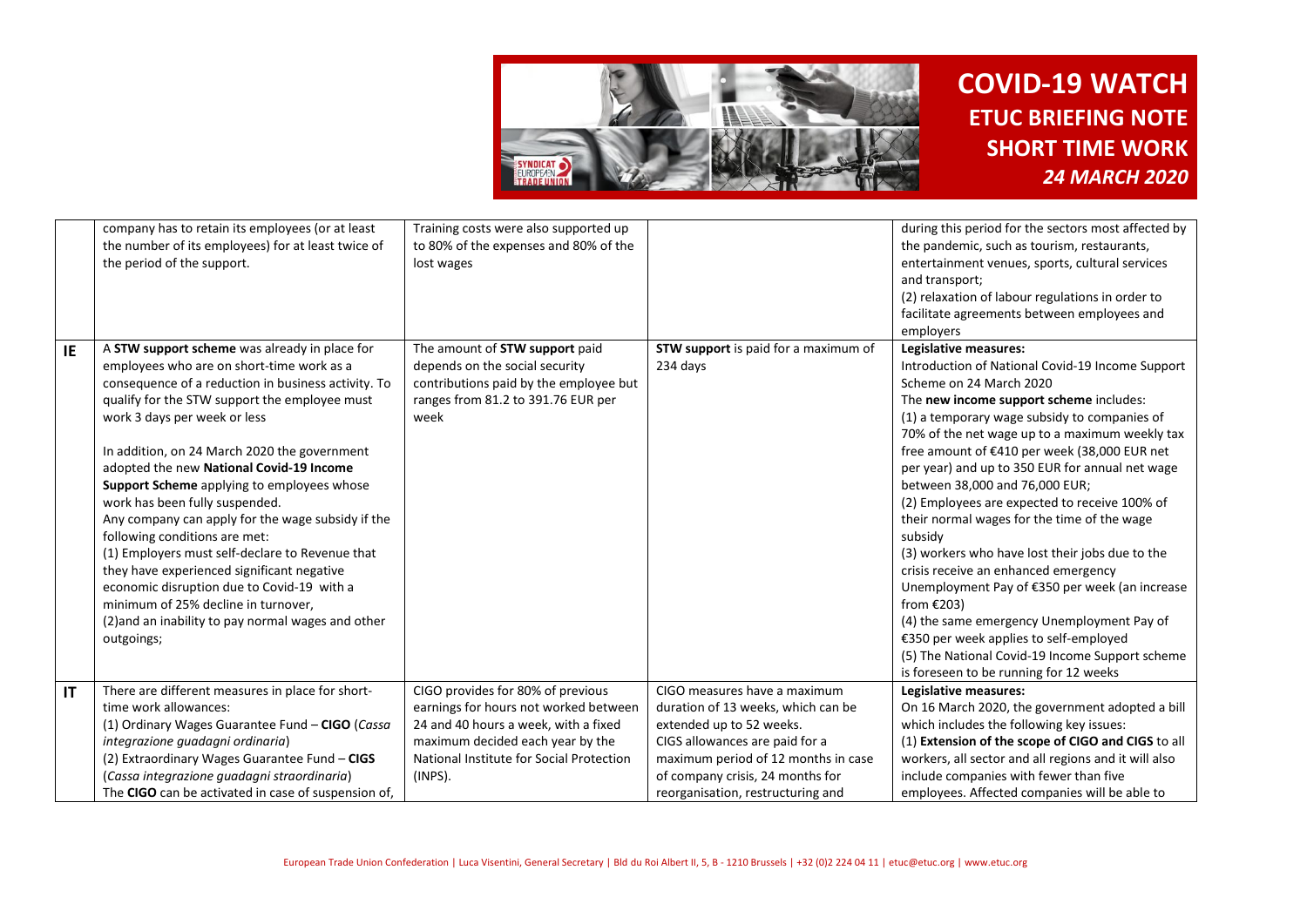

|    | or reduction in, working activities due to temporary<br>events that cannot be ascribed to the company.<br>The CIGS can be activated under the following                                                                                                                                                                                                                                                                                                                                                                                        | CIGS also amounts to 80% of total pay<br>for hours not worked, from 0 to 40<br>hours per week, The benefit is capped                                                                                                          | industrial reconversion, 18 months in<br>case of bankruptcy.<br>Solidarity contracts usually run for a | access this provision for a maximum period of<br>nine weeks.<br>(2) Extraordinary parental leave of two weeks                                                                                                                                                                                                                                                                                                                                                                                                                                                                                                          |
|----|------------------------------------------------------------------------------------------------------------------------------------------------------------------------------------------------------------------------------------------------------------------------------------------------------------------------------------------------------------------------------------------------------------------------------------------------------------------------------------------------------------------------------------------------|-------------------------------------------------------------------------------------------------------------------------------------------------------------------------------------------------------------------------------|--------------------------------------------------------------------------------------------------------|------------------------------------------------------------------------------------------------------------------------------------------------------------------------------------------------------------------------------------------------------------------------------------------------------------------------------------------------------------------------------------------------------------------------------------------------------------------------------------------------------------------------------------------------------------------------------------------------------------------------|
|    | conditions:<br>(a) business restructuring for a maximum period of<br>24 months over a five-year period;<br>(b) business crisis for a maximum of 12 months;<br>In addition to this legal measures there are<br>bilateral measures put in place by an agreement<br>between trade unions and employers:<br>(1) Solidarity contracts as wage guarantee<br>instruments with the aim to avoid, in whole or in<br>part, staff reductions through a reduction in<br>employees' working hours.<br>(2) Solidarity funds to cover those sectors, types of | in the same way as the CIGO<br>In the case of Solidarity contracts the<br>income support disbursed by the State<br>(via the INPS) is equal to 60% (up to<br>75%) of the pay lost because of the<br>reduction in working hours | maximum time span of 24 months,<br>which can be extended up to 36 months                               | paid at 50% of salary for one parent and only for<br>children under 12 years of age. For children aged<br>12-16 the leave can still be taken but will be<br>unpaid. Alternatively families are entitled to €600<br>for child care (up to $£1,000$ for front line medical<br>and law enforcement staff and public order<br>services). These measures also apply to<br>independent workers registered with their specific<br>INPS scheme (gestione separata).<br>(3) Compensation for independent workers of<br>€600 tax-free for March. A specific €300 million<br>fund is also being set up for those not eligible for |
|    | companies or types of workers (such as craft and<br>temporary agency workers) not covered by CIGO<br>and CIGS. They aim at protecting workers' income<br>in case of suspension or termination of working<br>activity.                                                                                                                                                                                                                                                                                                                          |                                                                                                                                                                                                                               |                                                                                                        | the €600, such as those in liberal professions<br>(freelance workers).<br><b>Collective Agreement:</b><br>On 14 March 2020, trade unions and employers<br>adopted a 13-point joint protocol, which defines<br>procedures and operational guidelines to combat<br>and contain the spread of the coronavirus and to<br>protect workers at the workplace<br>On 16 March trade unions and employers in the<br>banking sector concluded a similar agreement to<br>protect workers.                                                                                                                                          |
| LТ | There is a guarantee fund which in the case of the<br>employer's insolvency provides compensation for<br>workers.                                                                                                                                                                                                                                                                                                                                                                                                                              | The compensation from the guarantee<br>fund in case of insolvency are:<br>(1) wage compensation up to three                                                                                                                   |                                                                                                        | Legislative measures:<br>(1) Self-employed or freelancers will get a payout<br>257 euros a month, if a person has paid social<br>insurance fees at least 3 months in the last year                                                                                                                                                                                                                                                                                                                                                                                                                                     |
|    | During the crisis in 2009 / 2010 an amendment to<br>the Law on Employment Promotion provided for<br>the possibility to combine STW and public works                                                                                                                                                                                                                                                                                                                                                                                            | average wages;<br>(2) cash compensation for an unused<br>annual holiday, equal to the minimum<br>monthly wage;                                                                                                                |                                                                                                        | (and does not work elsewhere by a traditional<br>contract);<br>(2) Working remotely is encouraged. Where                                                                                                                                                                                                                                                                                                                                                                                                                                                                                                               |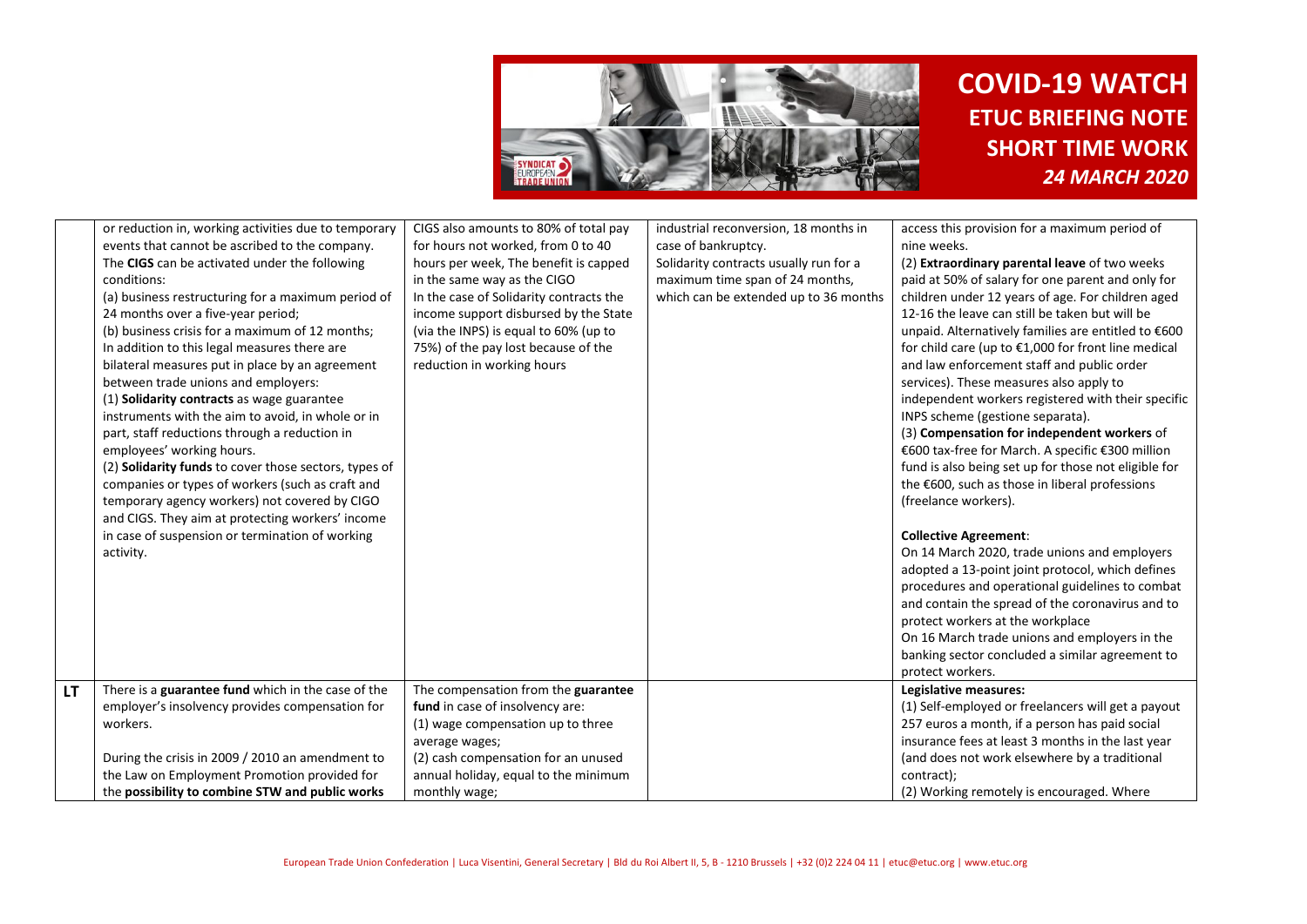

|           | during idle time. Under these measures, those<br>companies which announce reductions in working<br>time were able to organize public work for their<br>employees and receive wage subsidies from the<br>state up to 100% of the remuneration for public<br>works (based on the minimum hourly wage) and<br>reimburse the associated social security<br>contributions.<br>Part-time employees of companies facing<br>temporary economic difficulties can also<br>participate in public works organised outside their<br>company. Workers placed in part-time work as a<br>result of economic difficulties can also receive<br>vocational training | (3) severance pay, equal to two<br>minimum monthly wages;<br>(4) payment for idle time up to the<br>minimum monthly wage;                                                                                                                                                                                              |                                                                                                                                                                                                                                                                                                           | workers cannot work remotely but are prohibited<br>to go to a workplace due to safety reasons, a<br>downtime is compensated by a guaranteed<br>minimum monthly wage (40% by an employer +<br>60% by the state). Additionally, there is a newly<br>confirmed list of special sectors, for which the<br>state compensates 90% and the employer 10% of<br>the minimum wage. Minimum wages are<br>therefore guaranteed for ALL workers.                                                                                                                                                                                                                                                                                                                                                                                                                                                 |
|-----------|--------------------------------------------------------------------------------------------------------------------------------------------------------------------------------------------------------------------------------------------------------------------------------------------------------------------------------------------------------------------------------------------------------------------------------------------------------------------------------------------------------------------------------------------------------------------------------------------------------------------------------------------------|------------------------------------------------------------------------------------------------------------------------------------------------------------------------------------------------------------------------------------------------------------------------------------------------------------------------|-----------------------------------------------------------------------------------------------------------------------------------------------------------------------------------------------------------------------------------------------------------------------------------------------------------|-------------------------------------------------------------------------------------------------------------------------------------------------------------------------------------------------------------------------------------------------------------------------------------------------------------------------------------------------------------------------------------------------------------------------------------------------------------------------------------------------------------------------------------------------------------------------------------------------------------------------------------------------------------------------------------------------------------------------------------------------------------------------------------------------------------------------------------------------------------------------------------|
| <b>NL</b> | The existing short-time work scheme<br>(werktijdverkorting) applied in situations outside<br>the normal entrepreneurial risk such as fire,<br>epidemics and floods<br>Companies are eligible if there is at least 20% less<br>work for a period of 2 to 24 weeks.                                                                                                                                                                                                                                                                                                                                                                                | During STW the employee remains<br>employed and the income usually<br>remains the same. The employers pay<br>for the actual hours worked and the<br>state pays the wages for the reduced<br>hours directly to the employer. The<br>pension contributions continue as<br>usual, so pension accrual is not<br>disrupted. | Maximum of six weeks. Extension for<br>another six weeks is possible after the<br>Ministry of Social Affairs and<br>Employment checked whether the<br>situation has improved in the<br>meantime. Three six-week extensions<br>are possible to an overall maximum of 4<br>periods and a total of 24 weeks. | Legislative measures:<br>Since 17 March 2020, the existing STW scheme<br>has been replaced by a new Temporary<br><b>Emergency Bridging Measure for Sustained</b><br>Employment (NOW, Noodfonds Overbrugging<br>Werkgelegenheid). NOW includes the following:<br>(1) Employees' wages stay the same;<br>(2) Eligible are companies which expect a loss of<br>turnover of at least 20%;<br>(3) The actual wage support for companies<br>depends on the size of the loss of turnover:<br>- 90% of salary if the loss is 100%;<br>- 45% to cover a 50% loss;<br>- 22.5% of salary if the loss is 25%<br>Upon application, the unemployment insurance<br>agency (UWV) will pay an advance of 80% of the<br>expected compensation and the actual loss of<br>turnover will be determined subsequently, so any<br>adjustments can be made.<br>(4) NOW also applies to temporary workers and |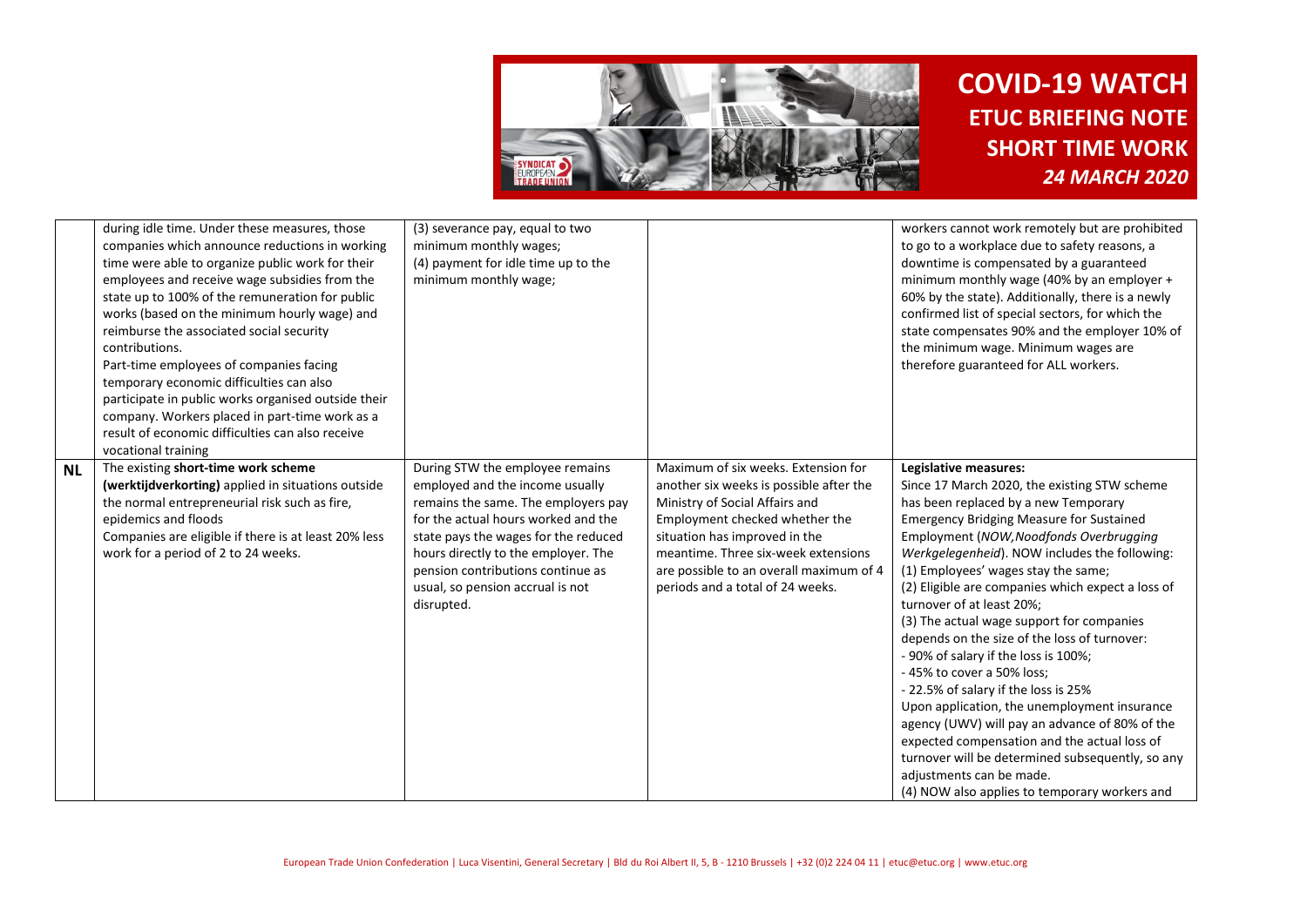

|           |                                                                                                                                                                                                                                                                                                                                                                                                                                                                |                                                                                                                                                                                                                                                         |                                                                                      | staff employed on zero-hour contracts;<br>(5) The wage support is for three months with the<br>possibility of an extension for another three<br>months                                                                                                                                                                                                                                                                                                                                                                                                                                                                                                                                                                                                                                                                                                                                                                                                                                                                                                                                                                                                                                                                                                                                                                                                                                        |
|-----------|----------------------------------------------------------------------------------------------------------------------------------------------------------------------------------------------------------------------------------------------------------------------------------------------------------------------------------------------------------------------------------------------------------------------------------------------------------------|---------------------------------------------------------------------------------------------------------------------------------------------------------------------------------------------------------------------------------------------------------|--------------------------------------------------------------------------------------|-----------------------------------------------------------------------------------------------------------------------------------------------------------------------------------------------------------------------------------------------------------------------------------------------------------------------------------------------------------------------------------------------------------------------------------------------------------------------------------------------------------------------------------------------------------------------------------------------------------------------------------------------------------------------------------------------------------------------------------------------------------------------------------------------------------------------------------------------------------------------------------------------------------------------------------------------------------------------------------------------------------------------------------------------------------------------------------------------------------------------------------------------------------------------------------------------------------------------------------------------------------------------------------------------------------------------------------------------------------------------------------------------|
| <b>NO</b> | Temporary lay-off scheme (Permittering)<br>An employer can temporarily lay-off workers if<br>there are justifiable reasons such as low influx of<br>orders, financial problems, need to repair<br>machinery etc.<br>The employer needs to notify the public<br>employment authorities and to consult with the<br>shop stewards before giving notice of temporary<br>lay-offs.<br>Employees shall be given in writing 14 days' notice<br>of temporary lay-offs. | Employees are entitled to<br>unemployment benefits in accordance<br>to the National Insurance Act.<br>In case of part-time layoffs, if working<br>hours are reduced by less than 50%,<br>the employee will not be entitled to<br>unemployment benefits. | The temporary lay-off can be applied<br>for 52 weeks during a period of 18<br>months | Legislative measures:<br>(1) Reduce the number of days that employers are<br>obliged to pay salary to workers at temporary lay-<br>offs, from 15 to 2 days.<br>(2) At the same time temporary full pay from the<br>date of layoff for a minimum of 20 days will be<br>secured, the government covers the costs from<br>day 3 to 20.<br>(3) The threshold to receive unemployment<br>benefits was reduced from 150,000 NOK to<br>75.000 NOK.<br>(4) Introduction of a scheme that guarantees<br>people a decent income by increasing the<br>unemployment benefits to 80% for salaries up to<br>300,000 NOK and 62.4% for salaries between<br>300,000 and 600,000 NOK after the end of the 20<br>day full-pay lay off period for a maximum of 26<br>weeks.<br>(5) Temporary agreement that self-employed and<br>free lancers are entitled to a compensation of 80%<br>following a calculation where the income from the<br>past 3 years is taken into account (up to 600.000).<br>The compensation will be valid from day 17 of the<br>day of registered lost income.<br>(6) Regardless of whether the employee is laid off,<br>sick, at home with children or in quarantine, rights<br>regarding salary, pay and benefits will therefore<br>be secured. A doubling of the amount of home<br>care compensation and at the same time reduce<br>the days to be covered by the employer is secured |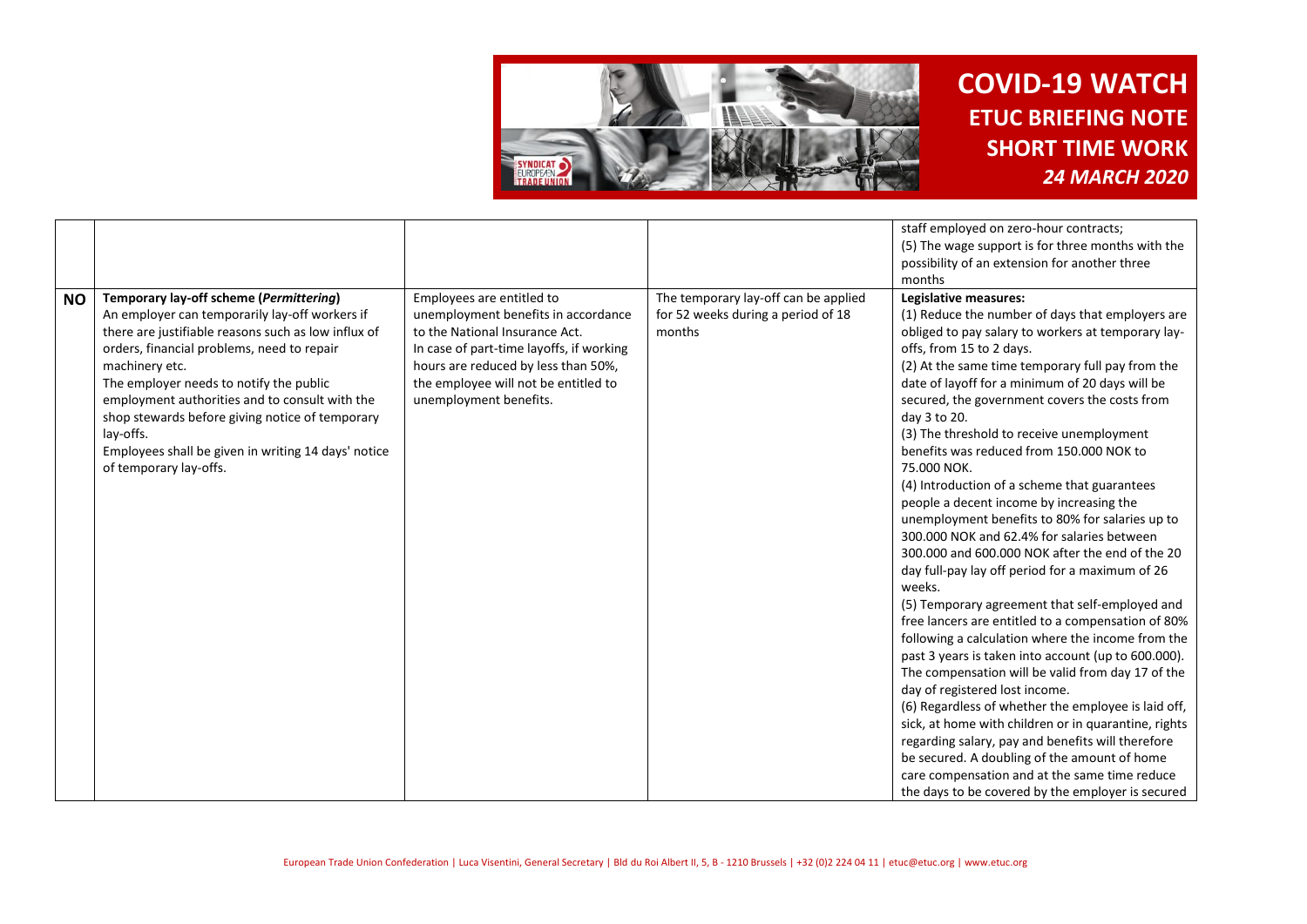

|           |                                                                                             |                                                                               |                                         | to this effect.                                                   |
|-----------|---------------------------------------------------------------------------------------------|-------------------------------------------------------------------------------|-----------------------------------------|-------------------------------------------------------------------|
|           |                                                                                             |                                                                               |                                         | (7) At the same time a temporary rule entitles                    |
|           |                                                                                             |                                                                               |                                         | self-employed and free lancers to care benefits                   |
|           |                                                                                             |                                                                               |                                         | from day 4 pursuant to the same rules as for wage                 |
|           |                                                                                             |                                                                               |                                         | earners, on sick pay level for self-employed.                     |
| <b>PL</b> | In the context of the economic crisis 2009 / 2010<br>the government adopted the "Act on the | According to the first Crisis Act an<br>employee shall receive a salary of at |                                         | Legislative measure:<br>New law has been adopted on 8 March 2020: |
|           | alleviation of the impact of the economic crisis on                                         | least 50 per cent of the current                                              |                                         | (1) Should business revenues fall by at least 25%                 |
|           | employers" to provide support for short-time                                                | remuneration, but no less than the                                            |                                         | since January 2020 compared to the previous                       |
|           | working and temporary layoffs. In the event of an                                           | applicable minimum wage.                                                      |                                         | month, then the state will cover 40% of the                       |
|           | employer suffering temporary financial problems,                                            |                                                                               |                                         | average salary and the employer has to cover the                  |
|           | working time of employees may be reduced by up                                              |                                                                               |                                         | other minimum 40%                                                 |
|           | to 50% of normal working time for a period of up to                                         |                                                                               |                                         | (2) For independent workers (with service                         |
|           | 6 months. Employers can then apply for temporary                                            |                                                                               |                                         | provision contracts) the State will pay a one-off                 |
|           | state assistance coving part of the employees'                                              |                                                                               |                                         | allowance of 80% of the minimum wage (PLN                         |
|           | remuneration.                                                                               |                                                                               |                                         | 2,080, €455). 2.2 million workers are expected to                 |
|           | There is furthermore the Guaranteed Employee                                                |                                                                               |                                         | be impacted by this measure.                                      |
|           | <b>Benefits Fund</b> (Fundusz Gwarantowanych                                                |                                                                               |                                         | (3) An additional 14 days of childcare allowance                  |
|           | Świadczeń Pracowniczych) which guarantees all                                               |                                                                               |                                         | for parents looking after children if schools remain              |
|           | claims of employees in the case of the employer's                                           |                                                                               |                                         | closed for more than two weeks.                                   |
|           | insolvency                                                                                  |                                                                               |                                         | The trade unions suggest further measures to                      |
|           |                                                                                             |                                                                               |                                         | specifically protect workers' incomes in the crisis:              |
|           |                                                                                             |                                                                               |                                         | (1) The state shall contribute to the amount paid                 |
|           |                                                                                             |                                                                               |                                         | to the employees with the equivalent of 100 per                   |
|           |                                                                                             |                                                                               |                                         | cent of unemployment benefit from the                             |
|           |                                                                                             |                                                                               |                                         | Guaranteed Employee Benefits Fund.                                |
|           |                                                                                             |                                                                               |                                         | (2) The employer shall receive a refund from the                  |
|           |                                                                                             |                                                                               |                                         | Labour Fund of part of the paid remuneration                      |
|           |                                                                                             |                                                                               |                                         | (e.g. up to 50 per cent).                                         |
|           |                                                                                             |                                                                               |                                         | (3) Special provisions to also protect workers on                 |
|           |                                                                                             |                                                                               |                                         | civil contracts and self-employed                                 |
| PT        | The scheme for the temporary reduction of                                                   | (1) Workers receive a minimum                                                 | The measure can last up to six months - | Legislative measures:                                             |
|           | working time / suspension of employment                                                     | amount equal to 66 % of the gross                                             | the initial six months may be extended  | Introduction of simplified STW scheme (lay off                    |
|           | contracts (Redução dos períodos normais de                                                  | salary (without discounts) that they                                          | for an additional six months as long as | simplificado) on 16 March 2020:                                   |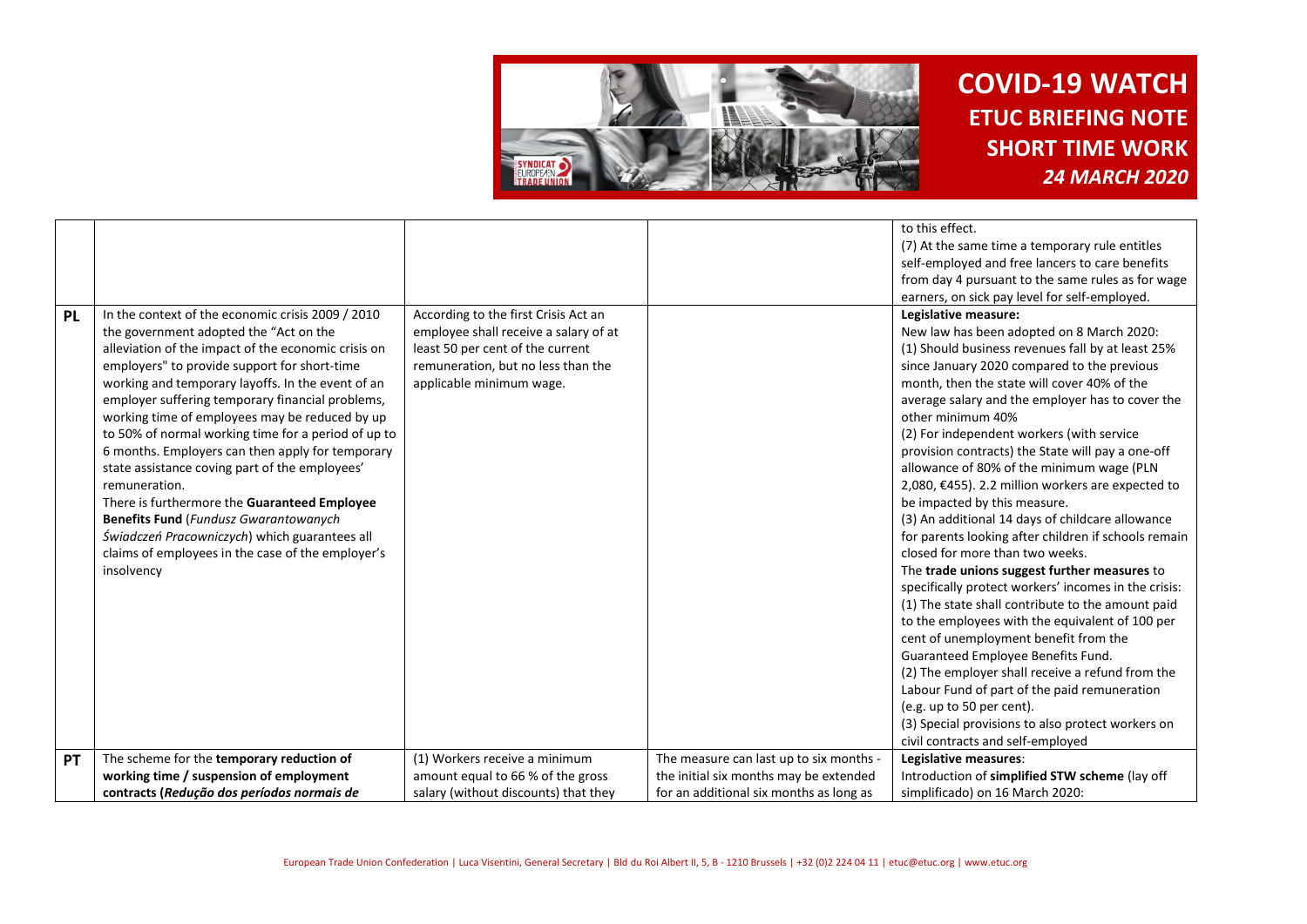

|           | trabalho/suspensão dos contratos de trabalho)<br>applies to companies in economic crisis in order to<br>ensure the companies' economic viability and the<br>maintenance of jobs.<br>(1) the company must notify the worker<br>representatives, but no longer requires their<br>agreement;<br>(2) the written notice period is 5 days.                                                                                                                                                                                                                                                                                                                                                                                                                                                                                                                   | would receive if they were working<br>normally;<br>(2) the minimum is the national<br>minimum wage and the upper limit<br>three times the national minimum<br>wage;<br>(3) 30% of the compensatory payment<br>is borne in by the employer and 70% by<br>the social security institution.<br>(4) During the measure the employee<br>keeps all his/her social security<br>benefits, which are calculated based on<br>the normal remuneration | the employer notifies, in writing and in<br>a substantiated manner, the worker<br>representatives, and they do not<br>oppose | (1) companies in temporary economic difficulties<br>(i.e. that cease their activity due to a break in the<br>supply chain as well as those whose business<br>records a 40% drop in turnover compared to the<br>same period in 2019) are eligible for the new STW<br>scheme.<br>(2) the measure is treated as a reduction of<br>working time to 0 rather than as previously a<br>termination of the employment contract;<br>(3) Workers will receive 66% of their salary up to a<br>limit of €1,905 (i.e. three times the minimum<br>wage). 70% of this reduced salary will be covered<br>by social security, and the remaining 30% by the                                                                                                                                                                                   |
|-----------|---------------------------------------------------------------------------------------------------------------------------------------------------------------------------------------------------------------------------------------------------------------------------------------------------------------------------------------------------------------------------------------------------------------------------------------------------------------------------------------------------------------------------------------------------------------------------------------------------------------------------------------------------------------------------------------------------------------------------------------------------------------------------------------------------------------------------------------------------------|--------------------------------------------------------------------------------------------------------------------------------------------------------------------------------------------------------------------------------------------------------------------------------------------------------------------------------------------------------------------------------------------------------------------------------------------|------------------------------------------------------------------------------------------------------------------------------|-----------------------------------------------------------------------------------------------------------------------------------------------------------------------------------------------------------------------------------------------------------------------------------------------------------------------------------------------------------------------------------------------------------------------------------------------------------------------------------------------------------------------------------------------------------------------------------------------------------------------------------------------------------------------------------------------------------------------------------------------------------------------------------------------------------------------------|
|           |                                                                                                                                                                                                                                                                                                                                                                                                                                                                                                                                                                                                                                                                                                                                                                                                                                                         |                                                                                                                                                                                                                                                                                                                                                                                                                                            |                                                                                                                              | employer.<br>(4) Workers can be taken off work for one month,<br>which can be renewed six times, for a maximum<br>of six months                                                                                                                                                                                                                                                                                                                                                                                                                                                                                                                                                                                                                                                                                             |
| <b>RO</b> | In 2011. Romania introduced a scheme for the<br>temporary reduction of activity (Reducerea<br>temporara a activitatii) to be used in cases of<br>temporary business slowdown for economic,<br>technological, structural or other similar reasons.<br>There are essentially two options:<br>(1) After consultation with the trade unions or<br>workers' representatives, the employer may reduce<br>working time from five to four days per week, in<br>case of business slowdown over periods exceeding<br>30 working days. This may come with a<br>corresponding reduction of salary.<br>(2) During business slowdown and/or temporary<br>interruption of operations, employers may suspend<br>the employment contract of workers. In this case,<br>the employees who are affected must receive an<br>allowance for technical unemployment paid by the | The allowance for technical<br>unemployment according to option<br>two should not be less than 75% of the<br>usual salaries                                                                                                                                                                                                                                                                                                                |                                                                                                                              | <b>Legislative measrues</b><br>On 18 March 2020, a multilateral working group<br>at governmental level involving trade unions<br>agreed a first plan of economic measures for the<br>30 days of the current state of emergency. This<br>plan includes the following measures:<br>(1) Establishing part-time work, with the<br>agreement of both parties. The employees will be<br>remunerated in proportion to the time worked or<br>according to the volume of work done;<br>(2). In case the work/production needs to be<br>stopped, with the exception of the case of<br>technical unemployment, remuneration is at least<br>2/3 of the basic salary per established time unit,<br>but not less than the minimum wage;<br>(3) In case of temporary impossibility of<br>continuing the production activity by the unit or |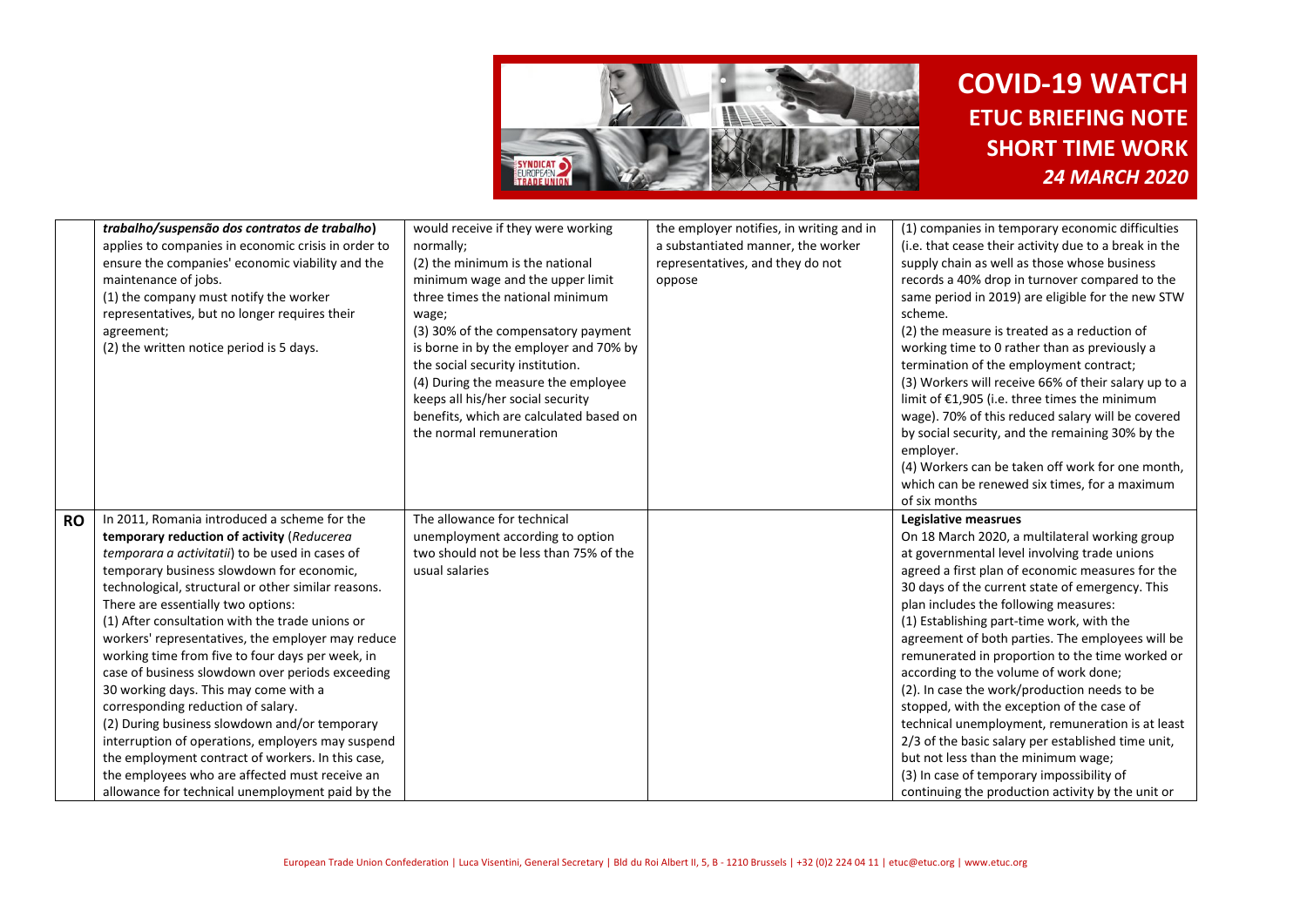

|           | employer. During this period, the employees must<br>remain available for the employer. All social<br>contributions have to be paid, except contributions<br>to the unemployment insurance system. |                                                                                                                                                                                                                                                                                                                                                                                                                                      |                      | by its internal subdivision for objective economic<br>reasons, the employer may announce technical<br>unemployment, with the payment of an<br>allowance that cannot be less than 75% of the<br>base salary, but not more than 75% of the gross<br>average wage stipulated by state social insurance<br>budget for 2020;<br>(4) Exemption from the payment of social and<br>healthcare contributions for a period of 3 months<br>for employees of companies active in the fields of<br>tourism, transport and entertainment. Normally<br>these contributions are paid by the employee and<br>not the employer.<br>(5) For the people in quarantine, the payment of<br>the utility bills and the suspension for 3 months of<br>their monthly loan payments to banks will be<br>ensured |
|-----------|---------------------------------------------------------------------------------------------------------------------------------------------------------------------------------------------------|--------------------------------------------------------------------------------------------------------------------------------------------------------------------------------------------------------------------------------------------------------------------------------------------------------------------------------------------------------------------------------------------------------------------------------------|----------------------|--------------------------------------------------------------------------------------------------------------------------------------------------------------------------------------------------------------------------------------------------------------------------------------------------------------------------------------------------------------------------------------------------------------------------------------------------------------------------------------------------------------------------------------------------------------------------------------------------------------------------------------------------------------------------------------------------------------------------------------------------------------------------------------|
| <b>SE</b> | Introduction of a short-time working scheme in<br>2013 in the aftermath of the crisis                                                                                                             | (1) employees working 80% of their<br>usual hours receive 90% of their usual<br>wage, 80% of this to be paid by the<br>employer and 10% by the government;<br>(2) employees working 60% of their<br>usual hours receive 85% of their wage,<br>65% paid by the employer and 20% by<br>the government;<br>(3) those working 40% of usual hours<br>receive 80% of their wage, 50% paid by<br>the employer and 30% by the<br>government. | Maximum of 12 months | Legislative measures:<br>On 7 April 2020, the Swedish government<br>introduced legislation on a short-term layoff<br>scheme: This model is similar to short-time work,<br>but the subsidy level is significantly increased. The<br>level of employees' pay depends on the size of the<br>working time reduction<br>(1) 96% with a 20% reduction of working time<br>(2) 94% with a 40% reduction of working time<br>(3) 92,5% with a 60% working time reduction<br>The employers' pay costs can be reduced by half,<br>while 75 % of the costs will be covered by the<br>state. The proposal has been applied from the<br>16th of March and it runs throughout 2020.<br><b>Collective agreements</b><br>Several collective agreements on short-term work                              |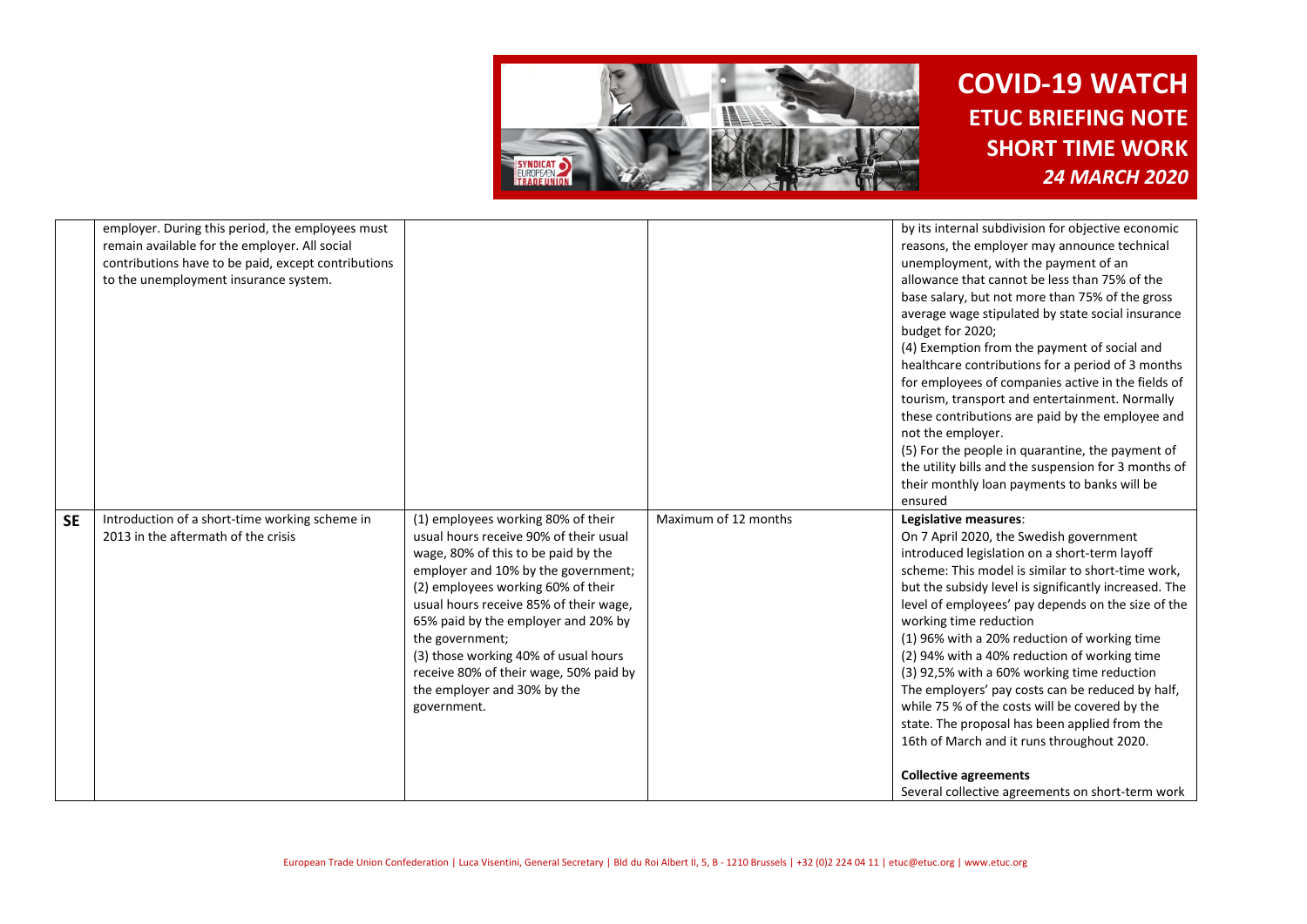

|           |                                                     |                                         |                                     | have been signed since the 16 <sup>th</sup> of March, e.g. by |
|-----------|-----------------------------------------------------|-----------------------------------------|-------------------------------------|---------------------------------------------------------------|
|           |                                                     |                                         |                                     | the social partners in the hotel and transport                |
|           |                                                     |                                         |                                     | sectors and for white-collar workers                          |
| SI        | There exists a guarantee fund to protect claims of  |                                         |                                     | Legislative measures:                                         |
|           | employees whose employment has been                 |                                         |                                     | The new temporary lay-off scheme includes the                 |
|           | terminated due to bankruptcy.                       |                                         |                                     | following elements:                                           |
|           | In addition and in response to the COVID 19 crisis  |                                         |                                     | (1) in case of a temporary lay-off workers receive            |
|           | the government adopted a temporary lay-off          |                                         |                                     | 80 % of their wage calculated as the average of               |
|           | scheme                                              |                                         |                                     | the last three months-                                        |
|           |                                                     |                                         |                                     | (2) 60 % of wage costs are covered by the                     |
|           |                                                     |                                         |                                     | employer and 40 % by the state.                               |
|           |                                                     |                                         |                                     | (3) the maximum length of the lay-off is 3 months             |
| <b>UK</b> | There was no STW scheme in the UK $-$ In March      | The guarantee pay amounts to a          | Guarantee pay is paid for a maximum | Legislative measures:                                         |
|           | 2020 a Coronavirus Job Retention Scheme (CJR        | maximum of £29 a day for 5 days in any  | of 5 days in any 3-month period     | Introduction of the Coronavirus Job Retention                 |
|           | Scheme) has been introduced.                        | 3-month period - so a maximum of        |                                     | Scheme which is applicable to all UK businesses in            |
|           | The wage support is claimed by companies which      | £145.                                   |                                     | order to pay part of the employees' salary for                |
|           | are not in a position to cover their wage costs.    | If the employee usually earns less than |                                     | those employees that would otherwise have been                |
|           | If the company does not apply for support under     | £29 a day he/she will get the normal    |                                     | laid off during this crisis. Preconditions:                   |
|           | the CJR Scheme the employee is still entitled to    | daily rate.                             |                                     | (1) company needs to designate affected                       |
|           | guarantee pay during lay off or short-time working. | Part-time workers' entitlement is       |                                     | employees as 'furloughed workers,' and notify the             |
|           |                                                     | worked out proportionally.              |                                     | employees of this change                                      |
|           |                                                     |                                         |                                     | (2) submit information to HMRC about the                      |
|           |                                                     |                                         |                                     | employees that have been furloughed and their                 |
|           |                                                     |                                         |                                     | earnings through a new online portal (HMRC will               |
|           |                                                     |                                         |                                     | set out further details on the information                    |
|           |                                                     |                                         |                                     | required)                                                     |
|           |                                                     |                                         |                                     | (3) The state will reimburse 80% of furloughed                |
|           |                                                     |                                         |                                     | workers wage costs, up to a cap of £2,500 per                 |
|           |                                                     |                                         |                                     | month.                                                        |
|           |                                                     |                                         |                                     | (4) The scheme is initially intended to be run for            |
|           |                                                     |                                         |                                     | three months can be extended.                                 |
|           |                                                     |                                         |                                     | (5) On 26 March, the government announced to                  |
|           |                                                     |                                         |                                     | also cover 80% of the earnings of self-employed               |
|           |                                                     |                                         |                                     | up to a cap of £2,500 per month. This applies from            |